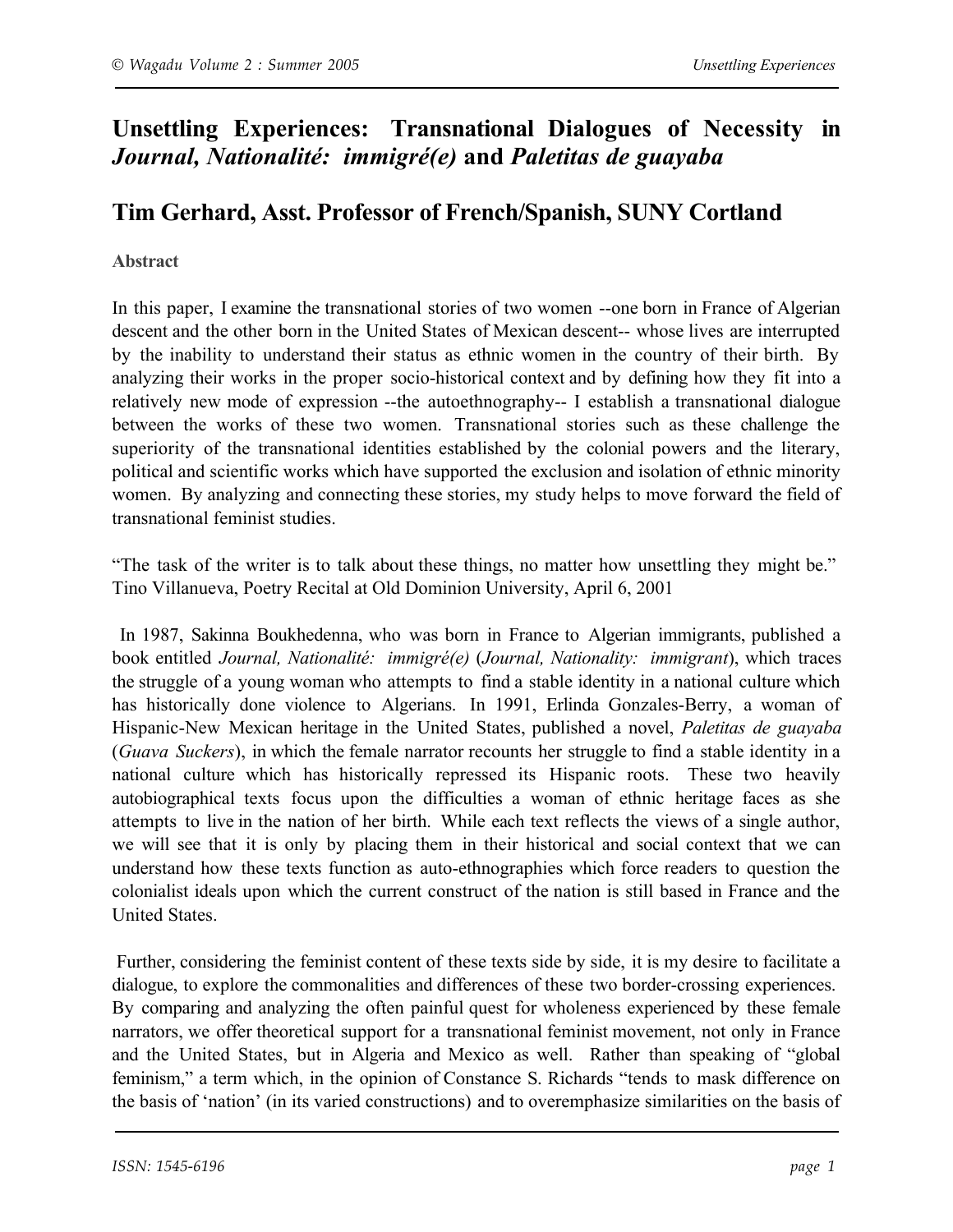gender" (*On the Winds and Waves of the Imagination: Transnational Feminism and Literature* xii), I prefer the term "transnational feminism," also used by Richards and, previously, by Grewel and Caplan in *Scattered Hegemonies*. The textual analysis I offer in this paper highlights the specifically female dimension of these transnational experiences and provides the reader with insight into transnational feminist issues upon which further comparative research might be based.

In *Journal, Nationalié: immigré(e)*, we meet a young woman who no longer knows "where I am and where I am going" (All translations from the French and Spanish texts are my own, 7). The first pages of the journal are an outpouring of her frustration. In quick succession, we learn as well that she is estranged from her authoritarian father, that she feels alienated from her childhood, that she abandoned school because her schoolteachers were conservative and outright racist at times; that she took to wearing a big afro and unacceptable clothes to assert her ethnic identity and difference (which only resulted in increasingly volatile exchanges with school authorities). We also learn that she followed a vocational track but worked actively at asserting her ethnicity and insulting her bosses after feeling constantly denigrated by them, that she quit school and work because she was, in her words, tired of trying to make herself understood, that she has robbed a passerby with a friend, stolen clothes from a boutique and left home for three weeks. We learn further that she has developed a distrust of and even hatred for left-wing French intellectuals and hippies whose professed interest in Arabs is but a sham, has encountered brutal treatment at the hands of police, and has experienced "misogyny and male chauvinism" while being temporarily lodged by men of her age (11).

Sakinna, the author and narrator, spirals downward through a passing sexual encounter with a young Frenchmen who she describes as nothing but "a son of the bourgeoisie lost in drugs" (11). This adolescent girl has gone out to see music, she has listened to punk and reggae, and typical of someone her age, she has tried to find her identity in the music but has found that, rather than being viewed as a punk or a Rastafarian, she will always be categorized as an Algerian and excluded from the national culture. Her association with female friends in a similar situation helps her to resist with "Arab pride" (18) what she calls a racist French culture, yet as one displaced from home, she lives with the constant fear of losing the papers which establish her identity as an Algerian national (8, 11).1 "It's at moments like that," she reports, "that I remember I'm a foreigner in this country, even if I was born in this rotten barrio" (8).

All in all, this opening is something less than a celebration of multiculturalism, less than a flattering portrait of ethnic relations in France, and I, as a white reader situated in the United States, begin to doubt whether she is not somewhat to blame for the misfortunes she chronicles so shockingly. "This [racism] is not a complex that I have," she answers me, anticipating my doubt, "but a reality that I notice. I don't use racism as an excuse to make me innocent, no, it's true, I have eyes for seeing and a conscience for observing" (18). The rapid recounting of her experiences, marked by displacement, closed doors, obstacles, incriminations, strikes me as dizzying, and indeed it is to the narrator: "I was feeling different than the others, I thought I was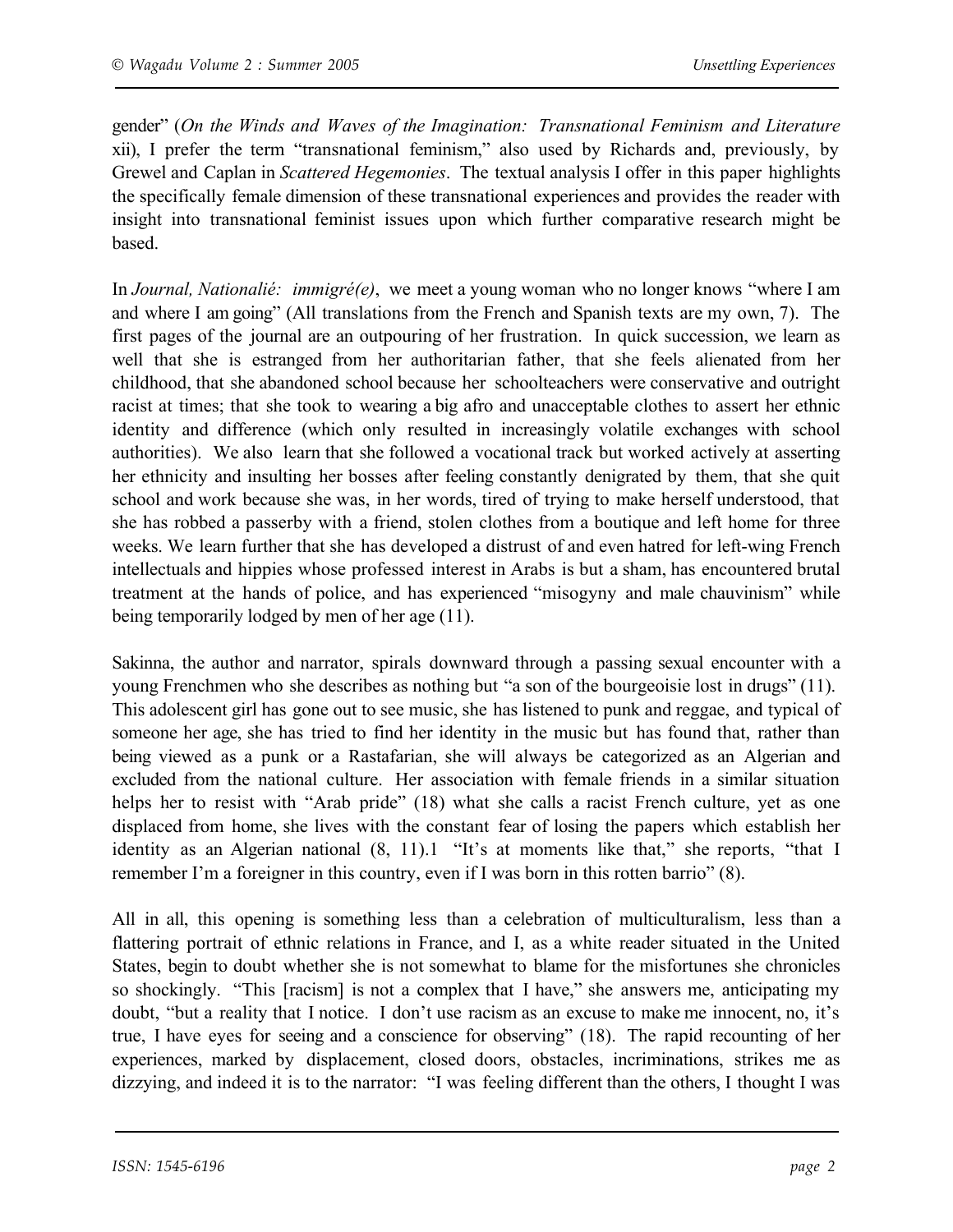in a jail cell," she reports, and adds: "I feel strangely odd in this fucking labyrinth" (7). The narrator reports that her inability to get out of this labyrinth finally led her to sympathize openly in school (where she had once again tried her hand) with terrorists who had hijacked a French plane and killed some Frenchmen. When her teacher accuses her of being inhuman, she thinks, "How can one be human in a police state?" (22)

The opening of *Paletitas de guayaba* is markedly different. In a reflective, almost trance-like mood, the narrator is writing a letter addressed to her former professor and boyfriend, whom she groups with other "golden-haired men" (7). She recalls how he had promised to, and did in fact, help her escape the "suffocating virginity" which was the most important tenet of her upbringing, allowing her to peel away, layer by layer, a culture which had stifled her female sexuality and self-expression with guilt and shame, leaving her in a state of isolation (5-6). This is, however, a letter of revenge, for the boyfriend dumped her after she expressed her desire to have a baby with him.

Like Sakinna, who as an ethnic woman must guess at the motivations of those who reject her, the narrator of *Paletitas de guayaba*, Marí, intuits the thoughts of the golden-haired man: Since she is a woman "of brown skin," she is guided by a primordial instinct, and can't see clearly that having a baby is less important than pursuing a career. "You don't have property," she imagines him thinking, "you don't have a name, you don't have well-placed friends" (7). Like Sakinna, this narrator feels duped, for as she felt they were experiencing intimacy and union, she now believes that her white boyfriend had a plan all along, which was to drop her and continue on with his regularly scheduled life. "You men of golden hair," she writes, "you think you're the masters of the world. The world belongs to you to make and unmake as you plan" (7). She says that she spits in the face of a man for whom reason and economics are more important than emotions. Like Sakinna's outburst, this protagonist's letter has been, in her own words, "the agitated waters of a storm unleashed by furious gods" (9).

Throughout *Paletitas de guayaba*, Marí, the narrator, addresses her comments to an imagined man associated with a male character in the book yet whose specific identity is left intentionally ambiguous. In *Journal, Nationalité: immigré(e),* Sakinna addresses her comments to an imagined immigrant who seems alternately to be a woman with whom she relates and a man whom she loves. As is evident in the opening pages of both books, neither narrator is able to love as she would wish in the national culture of her birth; neither woman can continue to live or work in the country of her birth until she resolves the dilemma of her status as an ethnic minority.

As Sakinna feels she has been dismissed because of her Algerian ethnicity in France, so does Marí feel that she has been misunderstood and dismissed as a person of Hispanic ethnic origin in the United States; unlike Sakinna, Marí does not present a tableau of a racist national culture in her country, the United States. Rather, she describes her breakup with one former boyfriend with golden hair as she begins her exploration of the difficulties involved in assimilating into the mainstream Anglo-American culture. Unlike Sakinna, while speaking of relationships with men,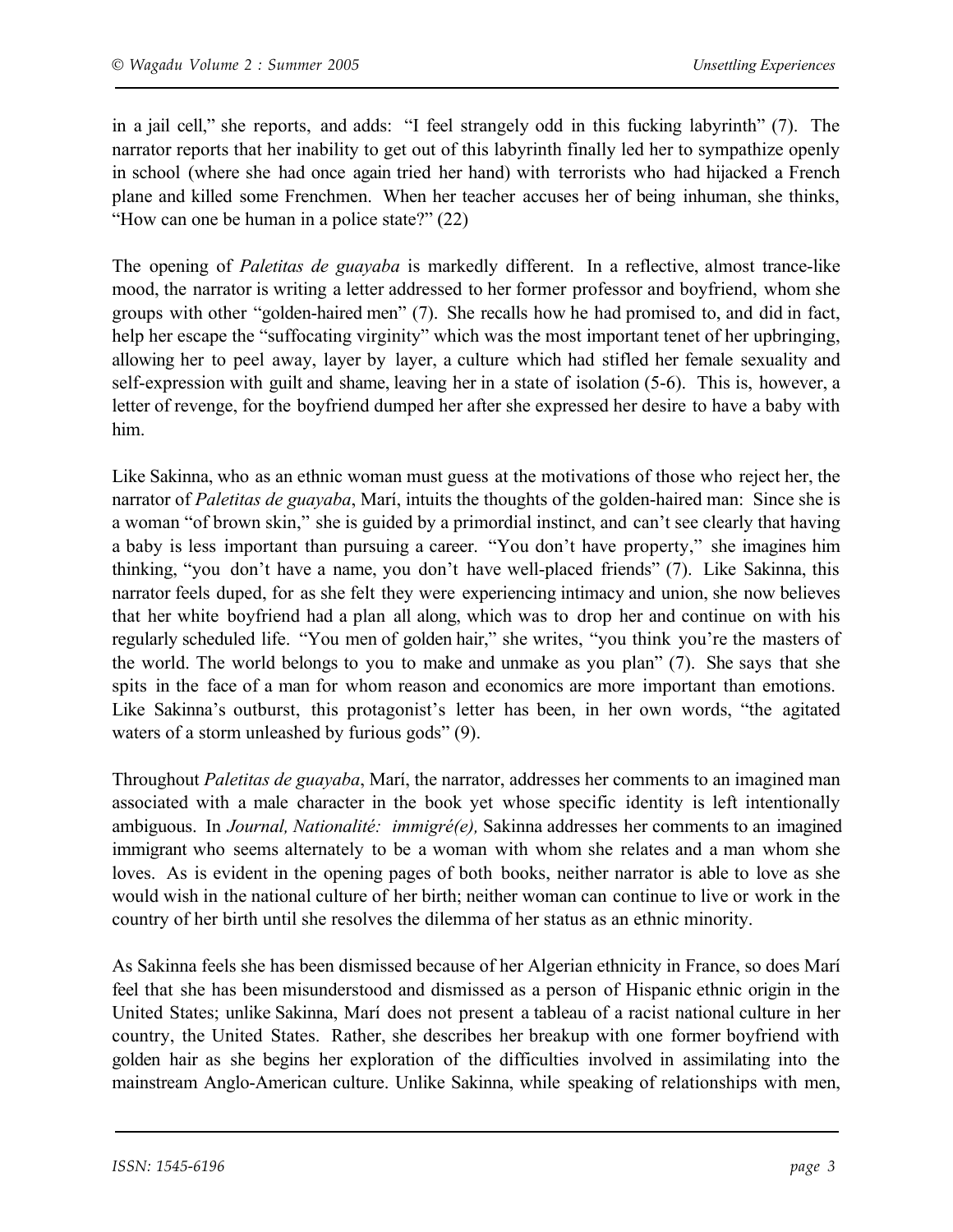she also speaks of sexuality in an intimate and detailed way.

Consider the distinctly different tones of the first chapter of these two books. Sakinna's official status as an Algerian national leaves her in an adolescent no-woman's land until she can decide to which country she truly belongs. Her rejection of the traditional family structure and the mutual antipathy which has developed between herself and school officials are the initial sparks which set her voyage in motion. She repeats the metaphor of the prison to describe her experiences and sums up her feelings as follows:

How to be a well-behaved student when the seed of revolt has grown in the suburbs and the shantytowns where they put your parents when they debarked in France? How to be a wellbehaved student when you are, for them, above all else a dirty Arab, a "worth-nothing," a daughter of Mohammed couscous? Most of the undisciplined kids are Arab and poor. Almost all of them. Do they try to understand us, have these profs taken a drive after school to see what they call our 'neighborhoods'? (22)

The rejection which Sakinna encounters is indeed based squarely on her specific ethnic identity as an Algerian. When looking for apartments, she encounters several landlords who refuse to rent to "North Africans." One says, in a conciliatory tone, "Listen, I have nothing against Arabs, but Algerians, never" (26). She knows that she is viewed as Algerian, like an otherwise anonymous woman she reads about in the news: After having been lifted by her feet and tossed down a stairwell by a group of Foreign Legion soldiers, the paper reported only that "a young Algerian woman was molested" (85). Yet because she does not feel authentically Algerian, she identifies with a "zoner," someone without a home who wanders and depends only on himself. Without a functional national identity, life seems emptied of its sense. She speaks of "this tomorrow which came slowly, then the other tomorrows which followed the one I was waiting for" (41). The French response to her might be summarized by a young woman in a bar who tells her: "You are nothing" (73). In what seems a desperate plea for help, she drunkenly smashes her fist through a department store window and is hauled into the police station for questioning.

In the opening passages of *Paletitas de guayaba*, the protagonist is already on her way by train across the Mexican border. The novel is three-tiered: the author's voice intercedes at one point to describe the writing process as a "loss of temporal logic" (33). While in the past, a young New Mexican woman recently graduated from college is traveling to Mexico, the voyage is overlaid with the mental voyage of the mature narrator who reconsiders her post-college experiences in Mexico as well as her experiences there as a young girl with her parents . The nonlinearity of the novel highlights the mental processes of the author in the present moment; her refusal to place the events in a linear order reflects the way identity is formed --as a spontaneous and often random communication between past and present. The train represents the interior, closed mental space of the narrator both in the past and in the present: the "present moment," then, is an overlaying of childhood, adolescence and maturity.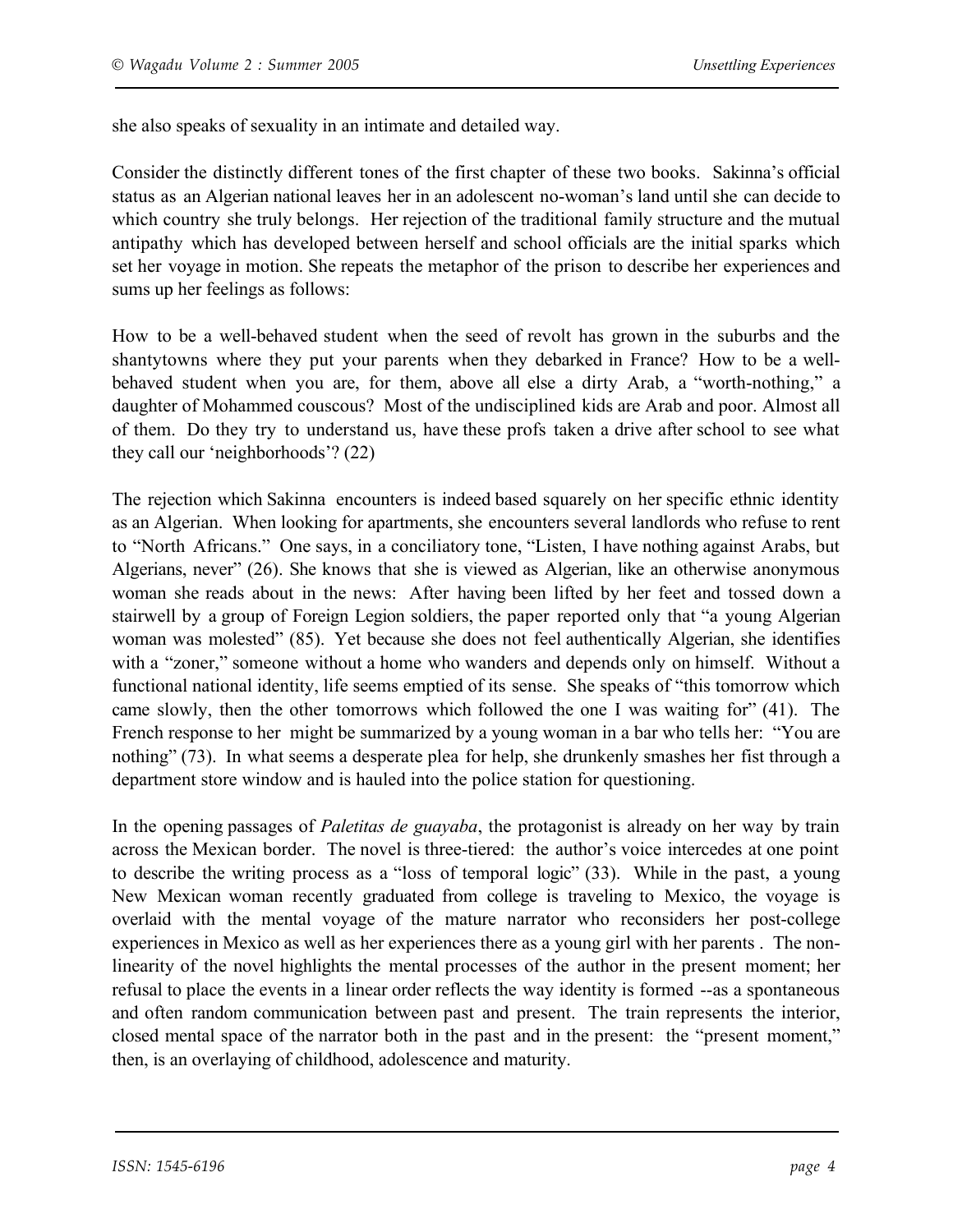The distinct difference between the opening chapters of these two texts --that is, between Sakinna's desperate search to make sense of a present moment which she finds tragic and Marí's ability to consider her predicament in a reflective way-- can be explained in part by turning to a socio-historical analysis which will guide my reading of these works. Sakinna's presence in France is of course directly tied to a colonial past involving economic and military exploitation of Algerians. Their immigration to France began during World War One as an economic and military necessity. According to Alec G. Hargreaves, in his book *Voices from the North African Immigrant Community in France*:

Between 1914 and 1918, approximately 250,000 Algerians

were brought over to France, together with smaller numbers of Moroccans and Tunisians. Some came as civilian workers, while others were drafted into the army to assist directly in the French war effort. (10)

In his book *Immigration in Post-War France*, Hargreaves adds that "In 1947, mainly for political reasons, Algeria was given a new statute under which its Muslim inhabitants were allowed to move freely between North Africa and France" (4). Immigration increased in the period following World War Two. These immigrants, however, were considered temporary residents of France, and , it is only a during the years Boukhedenna recounts in her journal that children of North African immigrants --whose parents began to settle permanently in France only in the 1950's- were officially recognized as permanent members of France: In 1983, *La Marche des Beurs* –the walk of these children of immigrants across France—attracted media attention and they were represented in a photo exhibit at the Centre Pompidou in Paris (Boubeker and Beau, 186).

The 1970's were particularly dramatic years in France, during which the reality of "the voyage in" (to use Edward Said's term) was being recognized in France. Anne Donadey argues convincingly in an article entitled "*Une certaine idée de la France*" that the French in the 1980's were still repressing the trauma of the Algerian War --labeled until very recently "the events of Algeria"-- and that the refusal of the French to face the consequences of their colonial involvement in Algeria (which was the inclusion of Algerians, or those born of Algerians in France, as members of the French nation) can be viewed as a traumatic reaction to this conflict.

This struggle for the recognition of people of Algerian ancestry as French citizens, and of the denigrating effects of French colonialism and France's role in the Algerian War, is ongoing today. Donadey suggests that even in the 1990's France was not yet ready "to enter into the third phase of its Algeria syndrome and to face the ghosts of the past in order to meet the challenges of the future" (228). Articles from *Le Monde* of Oct. 11, 2001, Oct. 16, 2001, and Dec. 30, 2001, respectively, feature, for example, the following articles: "*Le tabou du viol des femmes pendant la guerre d"Algérie commence à être levé*" ' The Taboo Concerning the Rape of Women During the Algerian War is Finally Being Lifted'; *"Le massacre du 17 octobre 1961 obtient un début de reconnaissance officielle"* 'The Massacre of October 17, 1961 Finally Starts to Obtain Official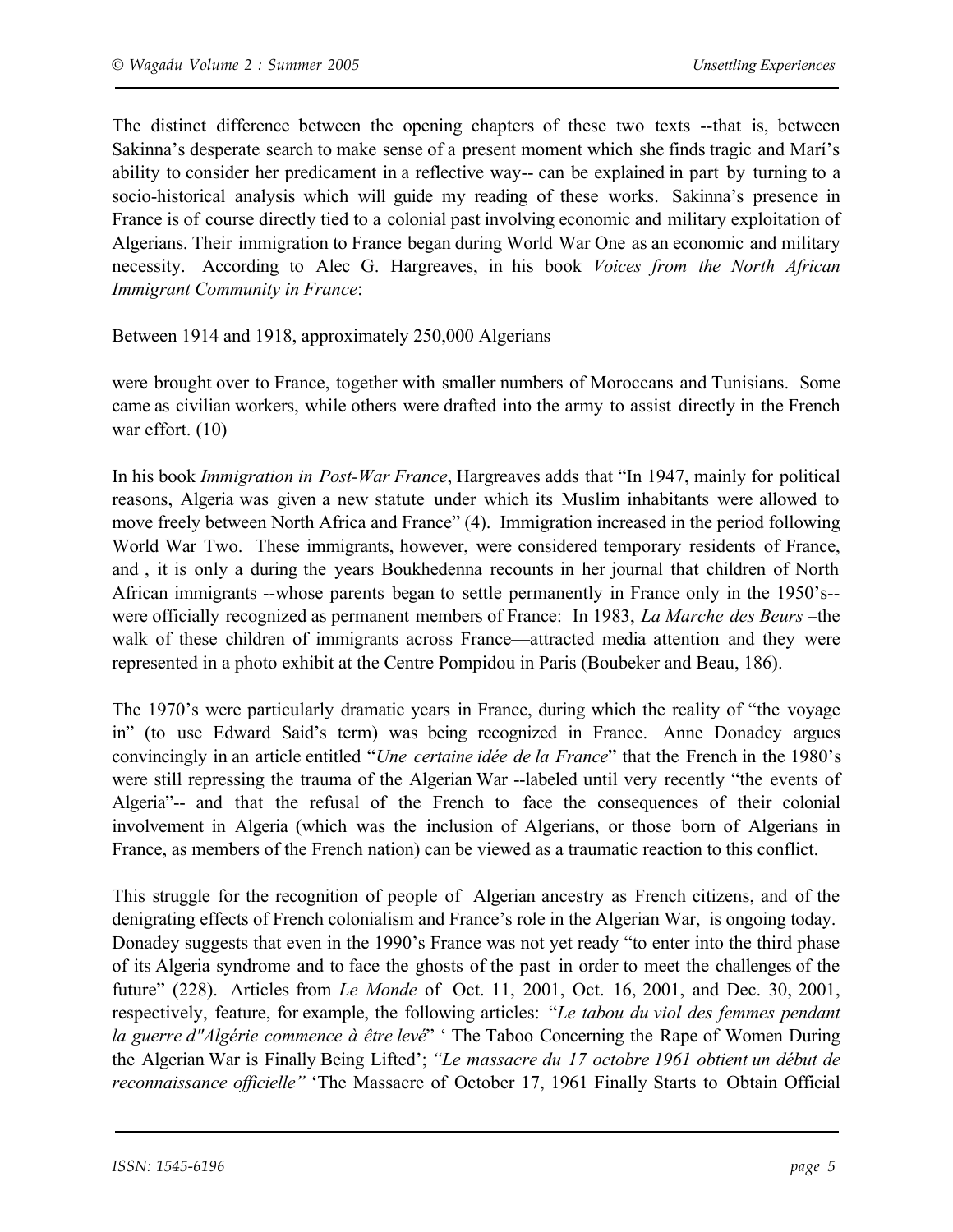Recognition' and « *Quarante ans après, les Français osent regarder en face la guerre d'Algérie"* 'Forty Years Later, the French Dare to Face the Realities of the Algerian War' (Beaugé ; Bernard, P. ; Beaugé).

Sakinna is actively forgotten. The majority of French citizens would prefer that she remain invisible and, if she is to be a citizen, demand that her ethnic identity in no way interfere with her civic duties. If she is to move about in public spaces in France in the late 1970's and early 1980's, Sakinna can do so only inasmuch as she erases her Algerian roots and does not disturb the myth of the goodness of the French "civilizing mission" of colonialism. Indeed, as we will explore further on, to function in the public sphere, Sakinna must accept a French model of citizenship which we could classify, ironically enough, as a sacred principle in post-revolutionary France. This important point concerning national identity will be explored briefly as it is an essential building block in moving along with an analysis of these transnational feminist texts.

In his well-known book *Imagined Communities*, Benedict Anderson seeks to understand why national identities have played such a defining role in the modern world. The first important and obvious point he makes is that although nations present themselves as eternal and unchanging entities containing, in some cases, religiously ordained essences and destinies, they are in fact historical constructions which have been fashioned and refashioned over time. Nevertheless, these "imagined communities" hold a quasi-religious power to stir human beings' thoughts and emotions and lead them to act in a self-sacrificing manner; further, nations can be described as quasi-religious in that they attach individuals to larger historical destinies, a process which infuses their lives with purpose. Anderson, in fact, begins *Imagined Communities* on a humorous note, indicating that nationalism has a uniquely affective quality which other abstract ideals, such as Marxism, lack: "The cultural significance of such objects [the tomb of the unknown soldier] becomes even clearer if one tries to imagine, say, a Tomb of the Unknown Marxist or a cenotaph for fallen Liberals" (10). In the context of this paper, we should note that this French national identity has historically been offered up not just as a national identity but in fact a *transnational* identity, that is, an identity to which colonized cultures must also ascribe in order to be part of the world community.

The issue of colonialism in the United States is distinct in that people of Hispanic heritage resided on the soil even before the arrival of the pilgrims in the eastern United States. As the French colonial adventure in North Africa began with the conquest of Algeria in 1830, the colonial adventure of the United States began with the military victory over Mexico in 1848. (The Mexican War, as the first offensive war in the history of the United States, and one in which the United States conquered the Mexican capital, stands out as a war of great historical importance in world history.) In his book, *Forgotten People*, New Mexican education pioneer George I. Sánchez chronicles how the New Mexican way of life was disrupted by the Treaty of Guadalupe-Hidalgo, when the United States took possession of what is now the southwestern United States. At that time, according to Sánchez, the United States offered citizenship to New Mexicans, and yet did not fulfill its contractual obligations, neither recognizing their rights as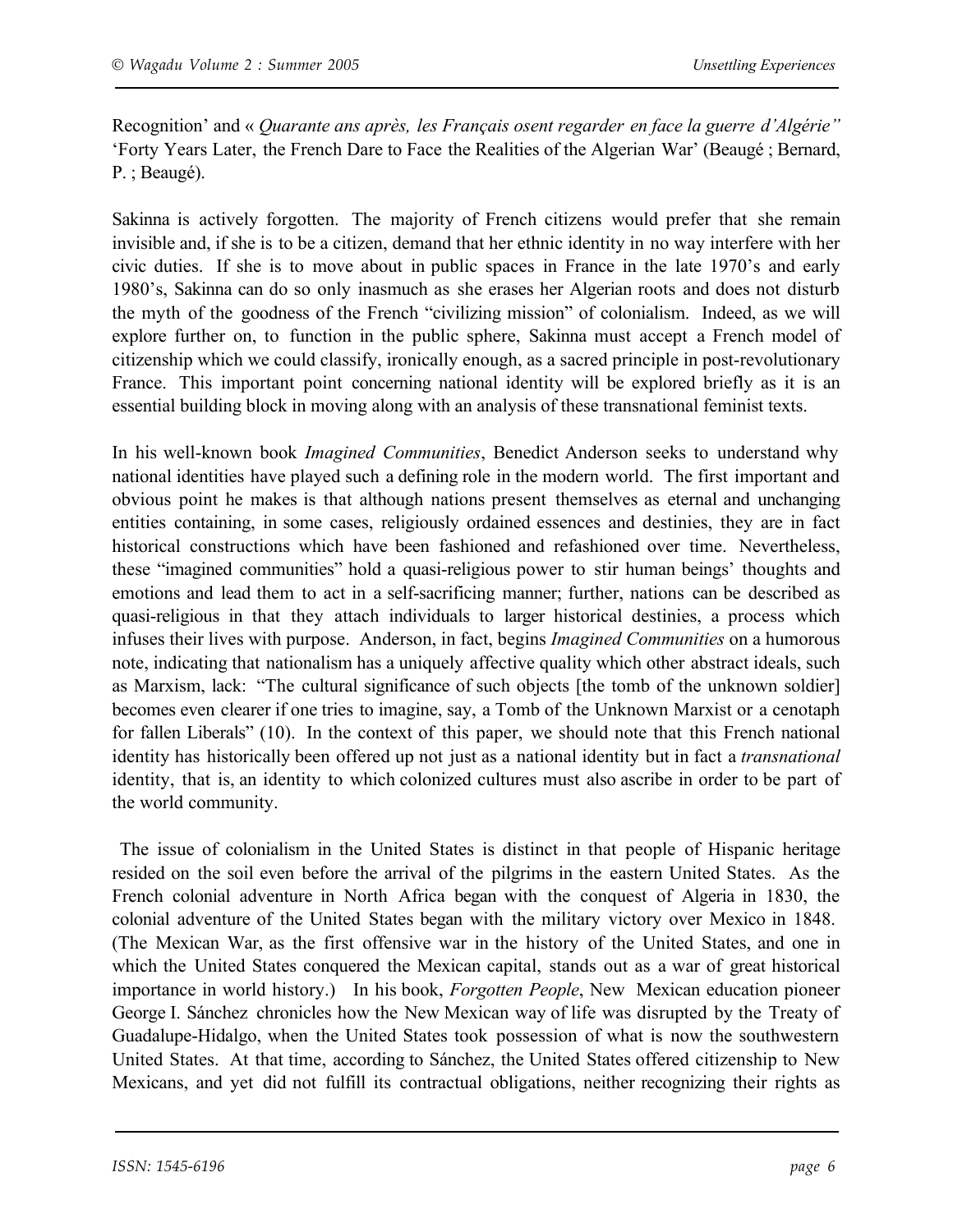stated in the treaty nor providing them with access to education wherein a civic identity might be formed.

In addition to these original settlers of the land came temporary Mexican laborers who, like the North Africans in France, were used for economic (and occasionally military) reasons and considered merely temporary guests. (Mexican-Americans served in all the major American wars of this century and were even disproportionately represented in Vietnam.2)

This colonization of Hispanic America by Anglo-American settlers --and specifically the colonization of New Mexico -- is chronicled in Rudolfo Acuña's groundbreaking work, *Occupied America* (54 – 81), written during the cultural nationalist phase of the Chicano Movement. Compared to Sakinna Boukhedenna, Gonzales-Berry writes from a position of greater strength, since the Chicano Movement, between the 1960's and the time of her writing (1991), had already made great strides --at least in the Southwest-- in seeking official recognition of an important fact: Native-born Chicanos lived in the Southwest before Anglo settlers (settlers of European descent) arrived there and could thus assert their Hispanic, or more specifically Mexican, roots. As Sánchez, writing in 1940, said, "In the march of imperialism, a people were forgotten, cast aside as a byproduct of territorial aggrandizement" (120); Sánchez's argument that a people was incorporated into the U.S. culture and then actively forgotten explains precisely the historical basis for the dilemma of the Hispanic-American protagonist who cannot fully accept a colonialist national identity which refuses to acknowledge its (and her) Hispanic roots. The successes of the Chicano Movement in the decades of the 1970's and 1980's explain the less tortured tone of Gonzales-Berry's work.

The colonialist model of assimilation proposes, with little concern for those who live in a "blank darkness" (to use a term which connects the work of Francophone scholar Christopher Miller with a significant essay protesting United States colonialism written by Mark Twain), the superiority of specific national cultures as appropriate models for restructuring the identities of colonized peoples --by force if necessary. In my opening paragraph, I referred to these works as "auto-ethnographies" and suggested that auto-ethnographic writing challenges the colonialist attitudes upon which national identities are based in the United States and France. It is evident that to use the term "autobiography" would obscure from view a key aspect of both texts, which is the narrator's historical and political situation as an ethnic other who, by definition, finds herself divided against herself, as one who must choose between being an authentic citizen in the new country or an authentic member of the ethnic group of origin.

In *Imperial Eyes*, Mary Louise Pratt states that auto-ethnographies "will become important in unraveling the histories of imperial subjugation and resistance as seen from the site of their occurrence" (9). In *Imperial Eyes*, Pratt emphasizes that such writing challenges the longstanding tradition of European scientists who traveled the world and developed a "planetary consciousness" based on their "objective" scientific theories. She notes that "One by one the planet's life forms were to be drawn out of the tangled threads of their life surroundings and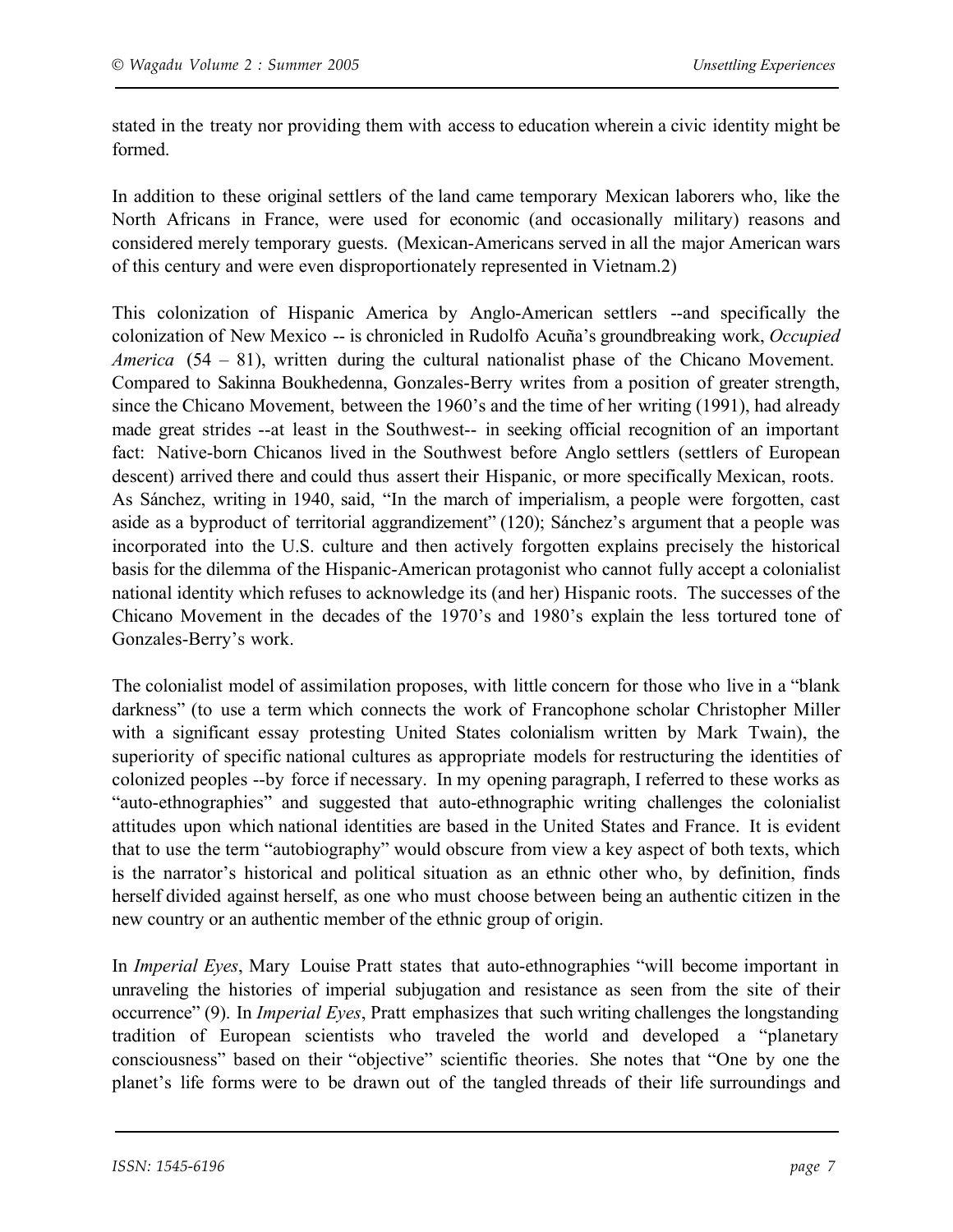rewoven into European-based patterns of global unity and power" (31). Writers --in the sciences, social sciences or literary fields-- emerging from the mainstream culture in France and the United States supported the colonial enterprise --and the imposition of the dominant national cultural identity--inasmuch as they participated in a system of classification of other, non-European peoples. They built the museum of ethnography, and the "local" cultures of other peoples were put on display inside and considered "objectively."

Auto-ethnographic writing, as Françoise Lionnet describes so well, "simultaneously demystifies the writing of both the self (auto) and the culture (ethno) because it involves the self and its cultural contexts in a dialogue that transcends all possibility of reducing one to the other" (122). The auto-ethnographic writer is reshaping the national identity which has tried to claim her; her work contests the exclusionary practices of the assimilationist model. In *Imperial Eyes*, Pratt notes that "auto-ethnography involves partial collaboration with and appropriation of the idioms of the conqueror" (7).

In this sense, by claiming a space as narrator, the auto-ethnographic writer can begin to challenge the eternal category of "other" imposed upon her and need no longer feel divided against herself on the basis of speaking and writing a language --or a culture-- which is not accepted as "pure" in either country. Secondly, because auto-ethnographic writing implies writing about oneself from both a subjective position and objective position, viewing oneself as a whole individual and also an the ethnic other, the auto-ethnographic writer challenges the false dichotomy between "authentic" and "assimilated," in essence realizing the possibility of unity in the core being of a person caught in a divide between two national cultures (102). The resulting claim that one has an identity which is truly transnational implies that one is resisting the specific national identity which has been mythologized and rendered sacred in two countries (the United States and Mexico; France and Algeria). As we shall see, because these ethnic *women* encounter certain obstacles which ethnic men would not leads them to push stridently for the destruction of these mythical national identities and the creation of a legitimate transnational identity.

The children of immigration in France who took to writing in the 1970's and 1980's had a scarce theoretical basis to orient their appreciation of their own condition as children (and especially as daughters) of North African immigrants living in France. This is evident in Boukhedenna's work, where Sakinna is lost in the "labyrinth" of a completely non-functional national identity. Marí, the protagonist in *Paletitas de guayaba*, suffers the same national identity crisis in her youth.

To understand how the protagonists seek --in lived experience as well as in their writing-- to find a functional transnational identity, we can turn to a model developed by critic Juan Flores in a study dedicated to Puerto Ricans living in New York. In an article entitled, "*Qué assimilated, brother, yo soy asimilao*: The Structuring of Puerto Rican Identity in the U.S.," Flores divides the quest for Nuyorican identity into four steps: first is the "state of abandon" which I have already demonstrated in these texts, when the present reality proves too confusing to deal with; second comes a state of enchantment, when the ethnic minority, in a "dream-like trance,"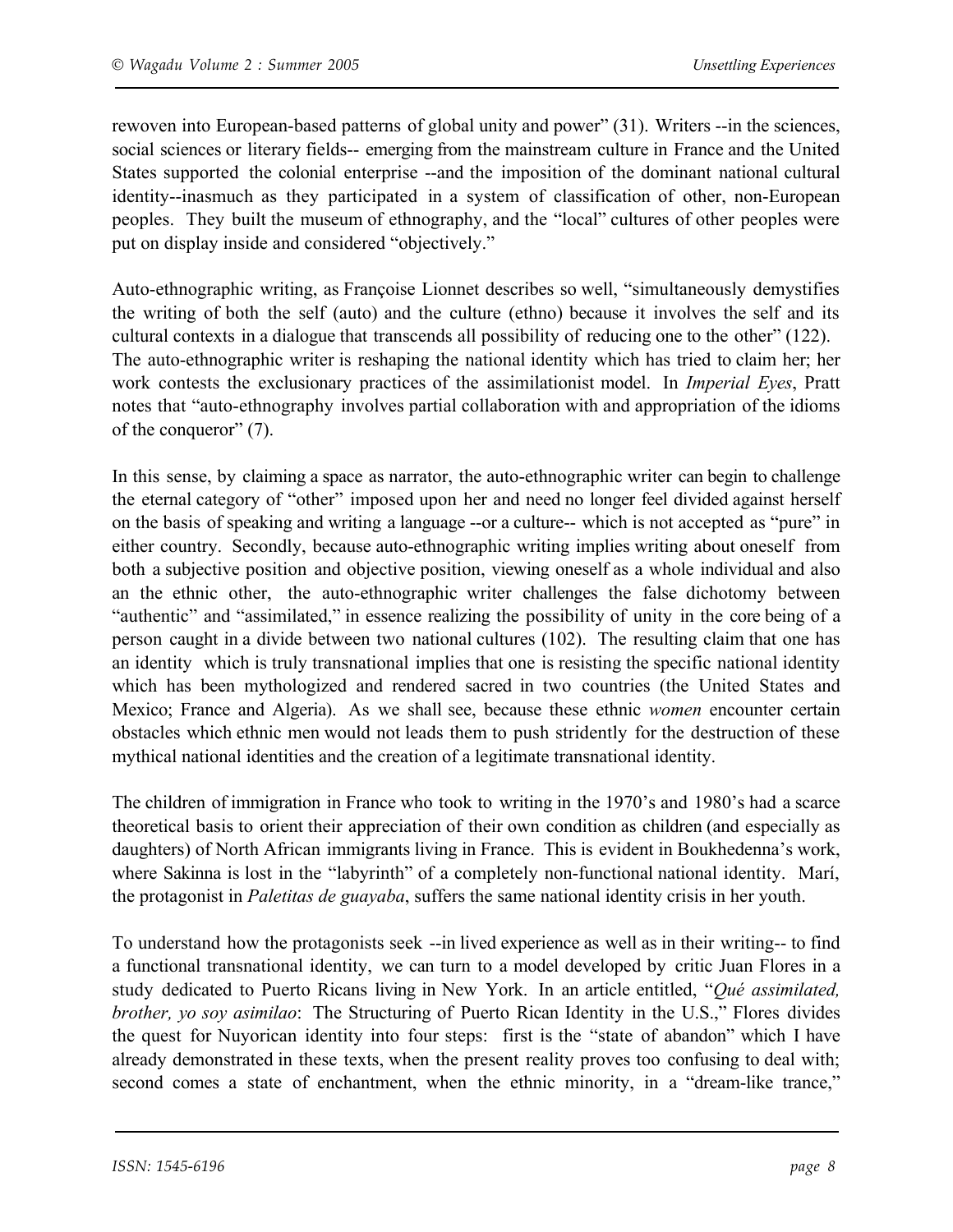imagines the ancestral culture to be one of luxuriance and freedom.

It is only when Sakinna begins to dream of a return to Algeria that she finds a way out of her labyrinth. She studies Arabic (which her parents refused to use with her in the home) and buys a dress imported from North Africa which is "red, blue, pink, green, oh! color of the dream of my country" (63-64). Though she had rejected her authoritative father, she never lost respect for the way her family held together in opposition to the system in times of trouble. Sakinna's new orientation in life is communicated by means of another symbolic date on the calendar, New Year's Eve. She realizes that this day is meaningless to her because nothing changes in French society; she compares its meaningless presence to the meaningful absence of July 5 (1962), the day Algeria won its independence from France (49).

By pursuing the dream of a return to Algeria, Sakinna's life begins to take on some meaning. She mentions more often the commonality of suffering among the working classes in many countries and begins to explore the Arab side of her identity. She feels she has lifted the mask of goodwill which France projects to the world and revealed "a disguise which hides its conservative and exploitative nature" (68). She criticizes the hypocrisy of France's position in World War Two when it united with other world powers to fight for the principle of freedom while unquestioningly continuing to enslave the colonies (and use these "national subjects" as soldiers).

Marí also senses intuitively that in achieving a university education in the United States, she has had to sacrifice her attachment to her ethnic roots. Marí too dreams of a return to Mexico at age twenty when she senses that the price of her social interaction was the loss of "a very essential part of my being" (35). Marí labels her journey as both a spiritual quest and an adventure (35). She entertains the possibility that she is "Mexican," yet very quickly on the train, she remembers incidents from her childhood in Mexico which make her skeptical of herself, divided against herself. Nevertheless, she reflects upon the necessity of the return to a different, collective past essence as the first step in defending oneself against a cultural oppressor:

To return to the same root, to the source, walk again the lost steps in order to arm yourself with something which permits you to defend yourself against the alluvial force which shoves you along with greater and greater force, threatening to tea you away from your very essence. (87)

According to Flores, in the third step, the ethnic minority, by imagining and exploring the culture of her roots, experiences "an apprenticeship in social consciousness" which leads to "a renewed encounter" with the national culture of her birth (189). Flores notes that this contact becomes an encounter with popular cultural roots, which leads to an awareness of the difference between the mainstream ideology of the colonizers and the popular culture of the oppressed; the discovery of roots invigorates the outcast ethnic minority. As we shall see, the protagonists are invigorated by their journeys outside of France and the U.S. Yet what the model established by Flores fails to take into account is how the journeys in question are also problematized specifically by the question of gender.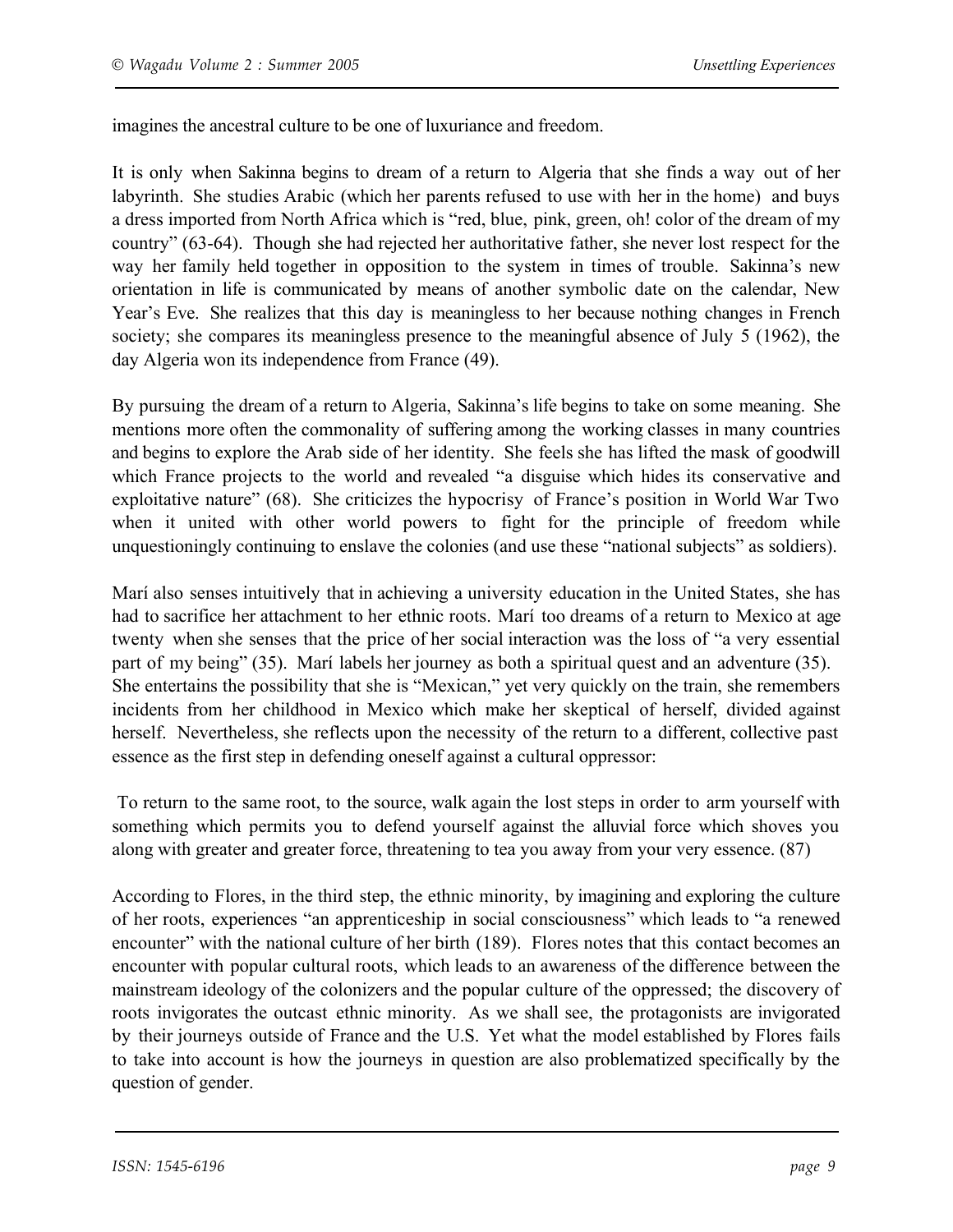A hatred for those who exploited her immigrant parents finally drives Sakinna out of France. An awareness of history motivates her to travel by boat to Algeria, a country which she associates with revolution and the rejection of French colonialism. Though she recognizes in leaving that a small minority of French have been helpful toward her, these random acts of kindness are not enough to lessen the pain caused by a systematic rejection of her ethnic/racial group.3

It is with the decision to "re-arabize" herself in a more profound way that a crucial contradiction in Sakinna's existence comes to the fore: the lack of respect which she believes Arab culture displays toward women. Recounting her adolescence, Sakinna describes the "misogynistic" behavior of a local gang, and she mentions wearing a chain around her neck as a symbol of feminine power. After making her way into the intimate space of the personal journal, she begins to discuss more openly the contradiction she faces, that an Arab woman must accept a role as either mother, sister or whore in a very rigid, male-dominated culture, viewed alternately as a national (Algerian) culture or an international (Arab) culture. Virginity and marriage are the sole factors recognized as important in a woman's existence; her virginity "concerns the honor of the brother, the father, the cousin, the uncle, the little brother, and, why not, the male dog" (62). Arab men "tie up our sexuality" (51) and Arab women accept their subjugation. It appears that the only way Sakinna can assume her Algerian, or Arab, identity is to deny herself any rights as a woman. She states that all Arab countries oppress women, and that because of this her situation in what she calls her own culture is "worse" than her situation as an excluded Arab in France (53). She connects female sexuality to politics, and states that "one must be clear sexually if one is to be clear politically" (53).

It is clear, then, that for Sakinna, the struggle for freedom must recognize the equal importance of these two concerns, the specifically feminine and the specifically racial/ethnic. Interestingly, the political situation of the Palestinians concretizes her feelings about how she is repressed as a woman by Arabs in France. She decries the hypocrisy of Arab men who recognize the freedom of French women yet refuse to allow an Arab woman to change. She desires to renew Arab tradition by creating a new role for women. In this sense, she encounters a spiritual guide in writer Assia Djebbar, finding in her book *Women of Algiers in their Apartments* a feminist Arab message which accords with her own sentiments. Nevertheless, after a harsh critique of Arab men, Sakinna reveals an overwhelming desire to protect the Arab male from French exploitation, reverting back to the Arab class struggle against racist Occidental capitalist exploitation. In a poem, she writes:

And me, I was passing by, I am called Sakinna, They whistled, insulted me, calling me whore, but I saw in their eyes, and I read the wound of a voyage in exile. (58)

In order to compare Mari's journey with Sakinna's, it is important to observe the stages Mari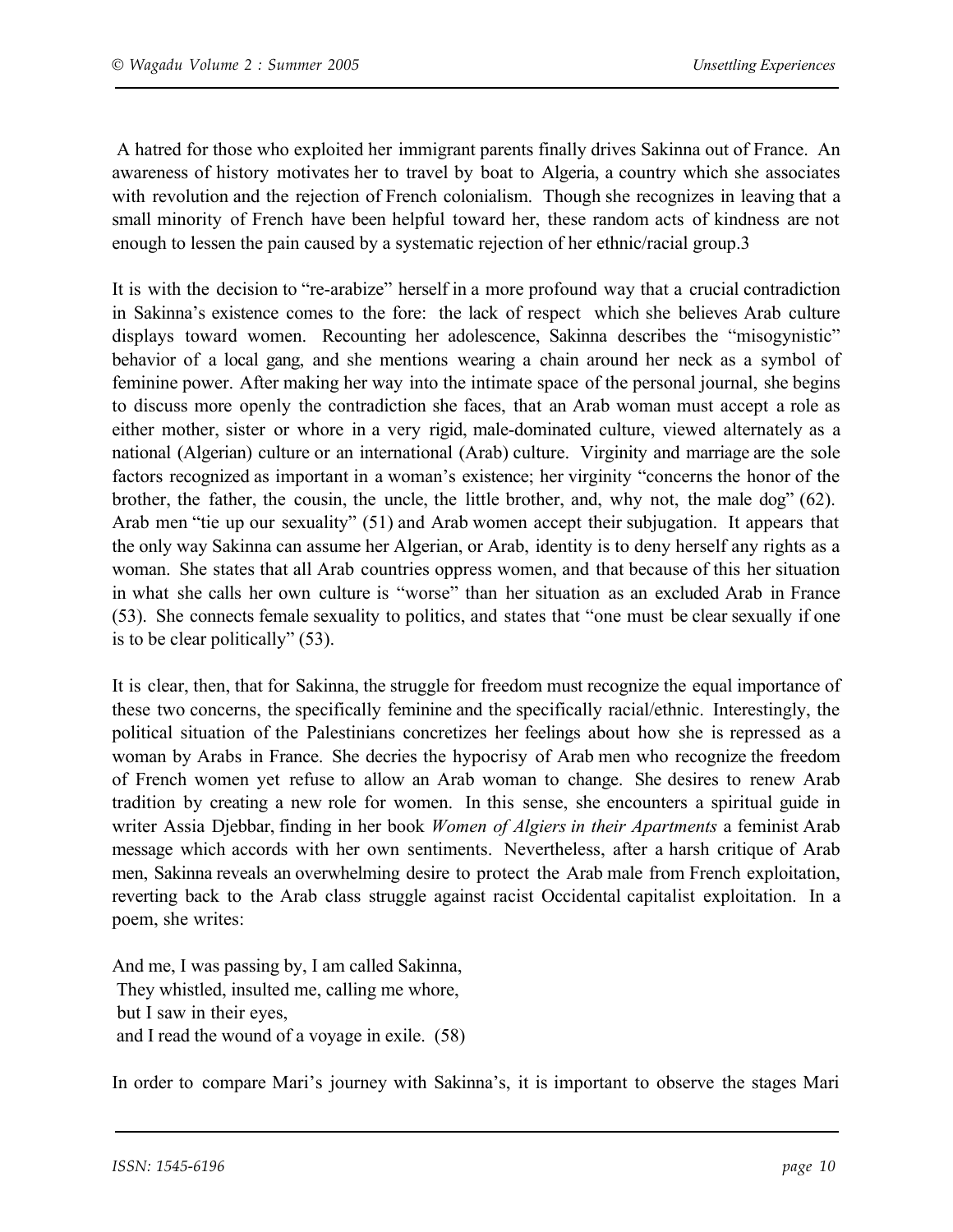passes through. Like Sakinna, Marí begins what seems to be an "interminable solitary voyage" (5). Sensing the limitations of her parents' attitudes concerning Mexico, and wanting to recapture childhood memories which have faded with the passing of time, she sets out "to regain my lost paradise" (36). The storm of emotions on the part of Marí in chapter one of *Paletitas de guayaba* is quickly followed by another. The second chapter begins like the first with an evocation of a journey on a train, heading off to Mexico City. The narrator recalls her twenty year-old self traveling to Mexico City, and this other self in turn recalls a childhood year she spent in Mexico. On the train, the smell of a lemon brings back the memories. "Not my childhood there," she writes in her journal, "but my childhood *there*, I mean, in Mexico" (9). This contemplative mood of the twenty year-old narrator --who is between the two "theres" and can consider them objectively—is, as I shall show, absent in the narrative of the adolescent Arab-French woman, who appears at the outset to be unable to find a reflective middle space. The New Mexican girl, however (again I remind the reader of the three-tiered temporality of the book), like the Arab-French woman, is caught up in the conflictive present moment when she experiences not fully belonging to either her own national culture or the culture of her ethnic heritage. During her brief stay in a Mexican elementary school, while Marí has the desire to be a "BORN AGAIN MEXICAN," her older sister identifies with other United States-oriented students.

While she describes her sister as a "fucking *pocha*" (designating the sister's refusal to consider herself Mexican), she labels herself as "very Judas" for wanting to be Mexican (10). Concerning her status as "*gringa,"* she states, "In a certain manner we were, well, not gringos (how barbarous, perish the thought), but North Americans, yes" (9). The border between Mexico and the United States the reader sees inside the girl, dividing her from herself, and between her and her sister, dividing family members; this division is still present in the young protagonist/journal writer on the train who needs to specify where "there" is. Marí as a child has internalized the Mexican stereotype of the Mexican-American as a *pocha* (blanched, pale): a traitor.

When Marí arrives in Mexico as a twenty year-old, she realizes that she is a stranger there, and that her priority is to "survive in this jungle" (12). Her self-image as Mexican breaks down into a more nuanced reflection of herself as a woman and of her historical position as an "ethnic" American. Not long after her arrival in Mexico, Marí meets Sergio, who introduces her to a new type of awareness; she begins to reconsider her existence in political terms which will also renew her capacity to love: In order to understand herself, she seeks to discover how her sociohistorical position has shaped her personal experience. This self-questioning leads her to reconsider her original rejection of Steve (the golden-haired boy) and to criticize her own "imperial attitude" (50) and her traditional view of relationships. Before meeting Sergio in Mexico, Marí is entirely unaware of her political situation: "What do I know about politics I told you" (12). She soon realizes how she has unquestioningly adopted her parents' condemnation of Chicanos and communists.

The arrival of the twenty year-old Marí at the school for foreign students demonstrates the way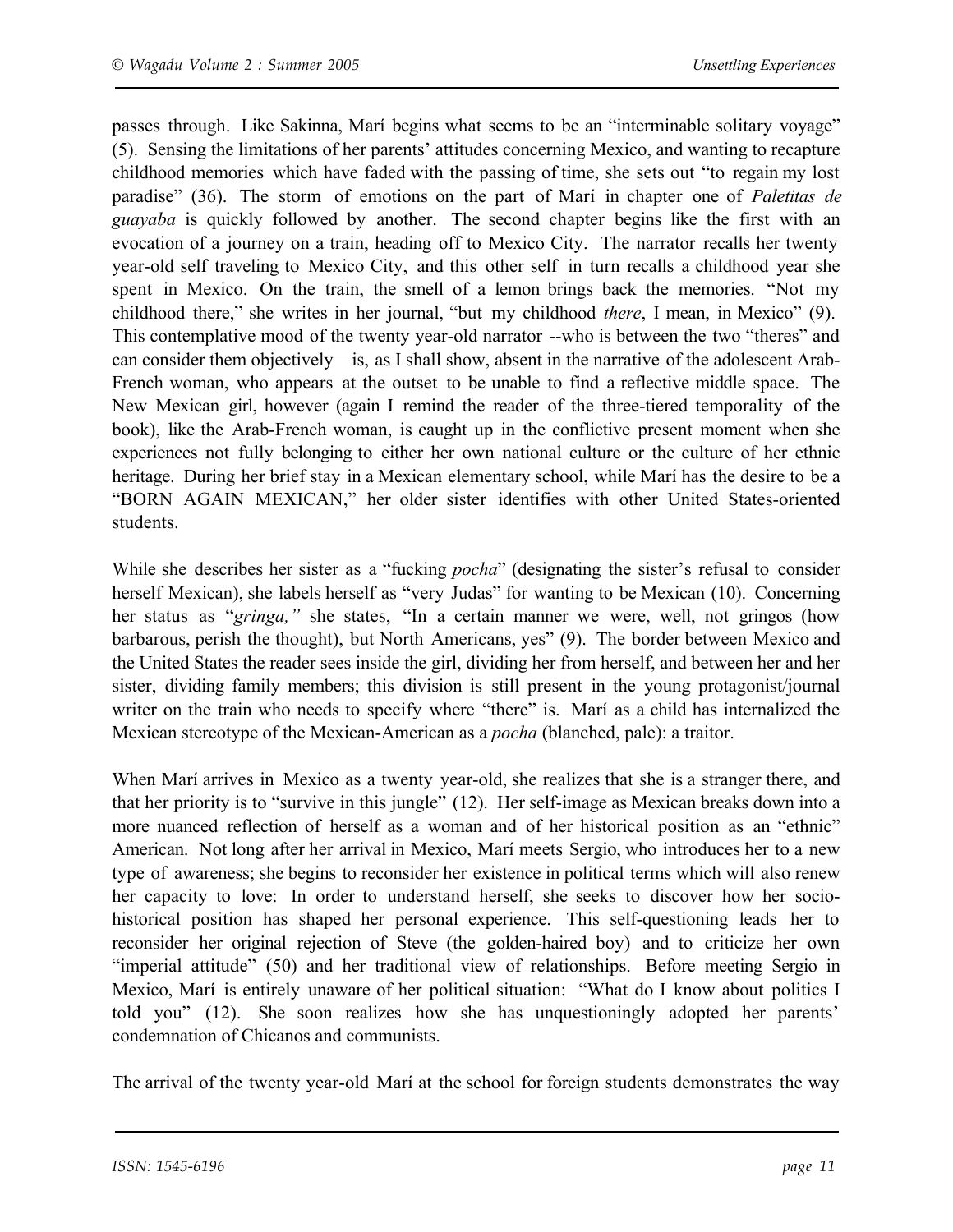cultures are set up to interact in formal ways, maintaining distance from each other and leaving stereotypes intact. The families would prefer to lodge a *gringa* rather than Marí because (similar, as we shall see, to the attitudes that Arabs hold concerning Sakinna) they see her as a traitor who has sold out and compromised Mexican culture. Although Mari speaks Spanish fluently, she is placed in a class for beginners in order to rid her of her *pocha* accent. To be a true Mexican, then, one must speak Spanish in a socially acceptable fashion. In the United States, Mari was taught to call herself "Spanish" in order to avoid discrimination by being associated with Mexicans, and in Mexico she is considered as a traitor, not specifically because of issues relating to being a liberated woman, but because of the ways in which U.S. culture have influenced her behavior. Sergio offers Marí support and guidance as she struggles with the pain that such strict notions of cultural purity unavoidably cause her.

As we witness Mari's political transformation in Mexico, we understand how she is, in fact, invigorated by her reassessment of her ethnic formation in the United States. She realizes how her parents had internalized Anglo-American domination, distancing themselves from anything Mexican. Although they say, "I'm not Mexican, I'm Spanish," it occurs to Mari that her parents only described themselves as "Spanish" when speaking in English, while in Spanish they used the term "*mexicanos*" (29). Her parents prohibited use of the word '*gringo*' and spoke of "how the Mexicans are (...) violent and untrustworthy people" (29). Marí reflects that her parents were walking "a tightrope" in order to fall in line with the stereotypes of the Englishspeaking establishment for whom Mexican culture is the enemy. She criticizes this "jes sir" mentality, and begins to see it as a result of an historical process. Marí says, further on in the narrative, "During their entire lives, they were oppressed by fears and doubts; they nevertheless learned to function in a foreign and hostile environment (I mean the sphere of the Americans) and this is the heritage they gave us"  $(61)$ .

Unlike Sakinna, whose voyage, as we shall see, remains a solitary one, Sergio leads Mari to discover a group of Chicanos at "Casa Aztlán" who share her identity problems. There, she begins to form a new identity, realizes she is in love with Sergio, and feels that she is among family: "I wanted to stay there, absorbing the intimacy that my new friends offered me, that is to say, in reality, my new family . . . ." (21). She discovers the spiritual mothers and fathers of the Chicano Movement --Dolores Huerta, Cesar Chávez, Tijerina-- and experiences a series of political and personal awakenings. Ironically, it is in Mexico that she is lodged with a *gringa* and realizes that not all blondes are deserving of her hatred; this realization speaks again to her "renewed encounter" with the United States. Mari's awareness expands until she realizes the futility of trying to recapture her personal past and accepts that it is an illusion to think of herself only as Mexican. However, she reflects upon the necessity of the return to a different, collective past essence as the first step in defending oneself against a cultural oppressor.

Marí thus attains the fuller social consciousness of which Flores speaks. Her New Mexicanness has been expanded by a connection with the Chicano movement. By language and tradition, she is tied to Mexican culture, yet she knows that her language and North American behavior also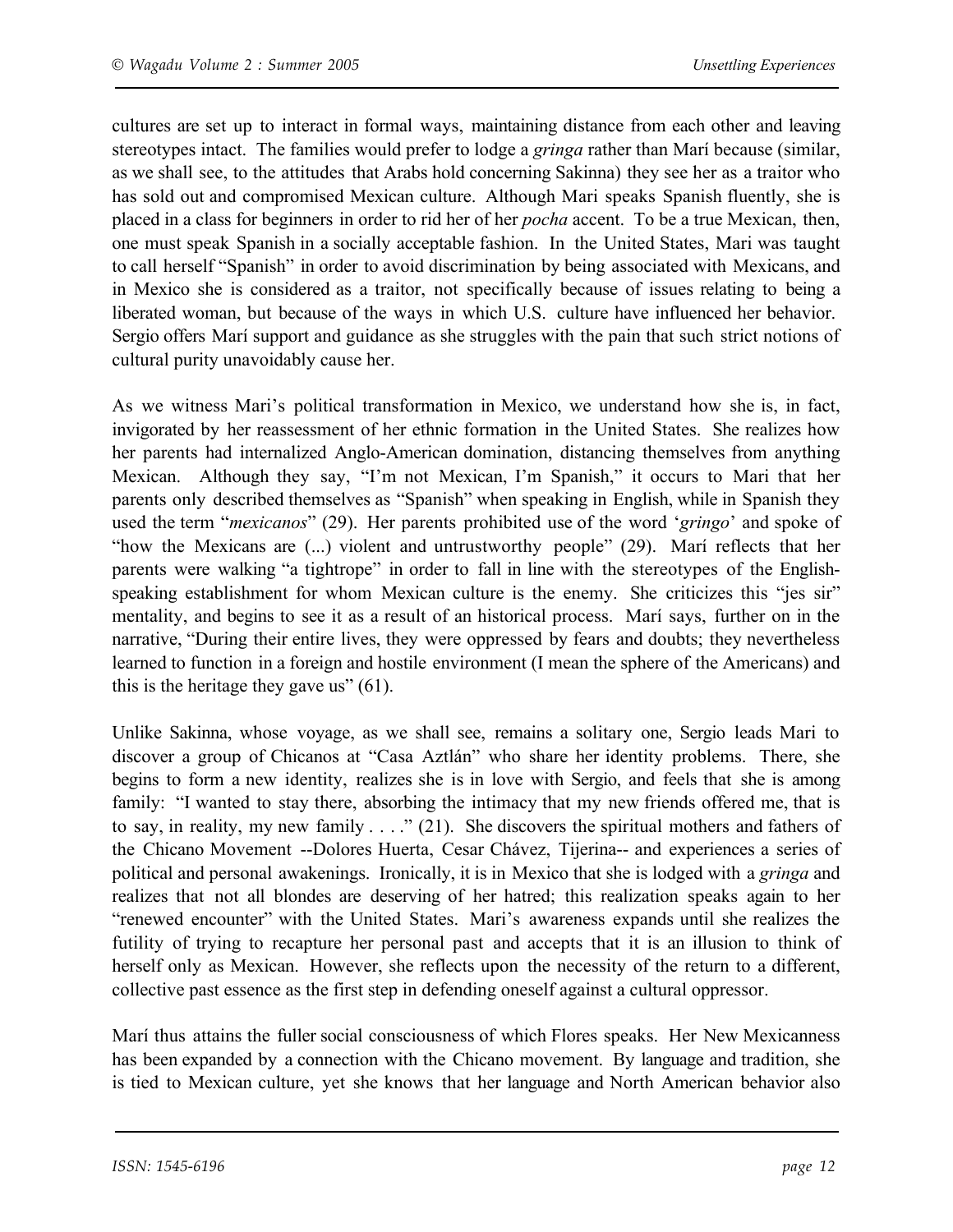mark her as distinctly not Mexican; she knows that through education she has made certain advances in American society. Though she learns to criticize how North Americans (the masters who make and remake the world as they please) have caused her alienation and isolation, she also learns that she is an outcast in Mexico; the middle space between these two nations is "Casa Aztlán," where she is temporarily lodged.

Marí slowly unravels "the neurosis, or the double consciousness, which afflicts each marginalized being" (36). She states that the Mexicans do not understand the suffering of the Chicanos, their valiant effort to maintain their culture, language and sense of self worth in the face of Anglo domination. Marí, through her connection with Sergio and the Chicano movement, has found a theoretical transnational identity which will serve her as she attempts to live and love in either nation.

When Sakinna arrives in Algeria, she notices that men and women do not hold hands in public places. Like the school for foreign students which is set up to take gringo dollars but not to accept Chicanos, the Algerian society is not set up to accommodate the travels of a single woman who is neither a (bourgeois) student or member of a family. Sakinna feels deeply inside that she is an Arab; the discovery of these different roots, as Marí explains in *Paletitas de guayaba*, is crucial in preserving her sense of self against the onslaught of a colonizing national culture which will not recognize these roots. She pretends to fit into Algerian society in order to view more closely its similarities with her own experience. Very quickly, she feels like a "stranger" (83). Although she wants "the tree of my culture" (81) to sprout from her mouth, Arabic words are slow in coming, and she cries once over the feeling of disconnectedness when she cannot communicate in Arabic. In her journal, she addresses Algerian society directly, begging for recognition: ". . . I am the immigrant who vacillates between Marseilles and Algiers. Oh! my country, my roots, my land, I implore you. Speak to me only in Arabic so that I forget this dirty French, this colonial language which crushes me" (84). Here again, language would not be a problem if Sakinna were a foreign tourist, or perhaps if she were acceptably lodged in a female dormitory as an officially registered student. Her exclusion on the basis of language compounds her already deeply felt exclusion as a single woman traveling in Algeria. Most of the Arab words that Sakinna hears are the insults of men who shout "whore" as she passes them on the street (85). Still seeking a new, *essential* identity in Algeria, she has not yet even imagined that she will need to develop a functional *transnational* identity, one rooted in both national cultures.

Unlike Marí, Sakinna finds no support group to help her through her identity crisis. She begins to doubt herself: "I contradict myself and I said to myself: maybe I am the one who is mistaken and who is going against what is normal" (81). Slowly, she reaches a higher level of social and political consciousness, discovering that her Marxist beliefs put her at odds with the Islamic faith, which she had not explored in France. Although she assures herself that one can be atheist and Arab at the same time, the thought is a secret which she guards. She fears the disapproval of others in general and the extremist Brothers of Islam in particular. What emerges here, then, is a clash of her imagined roots (the birth of a new, essential identity) and the reality of living in what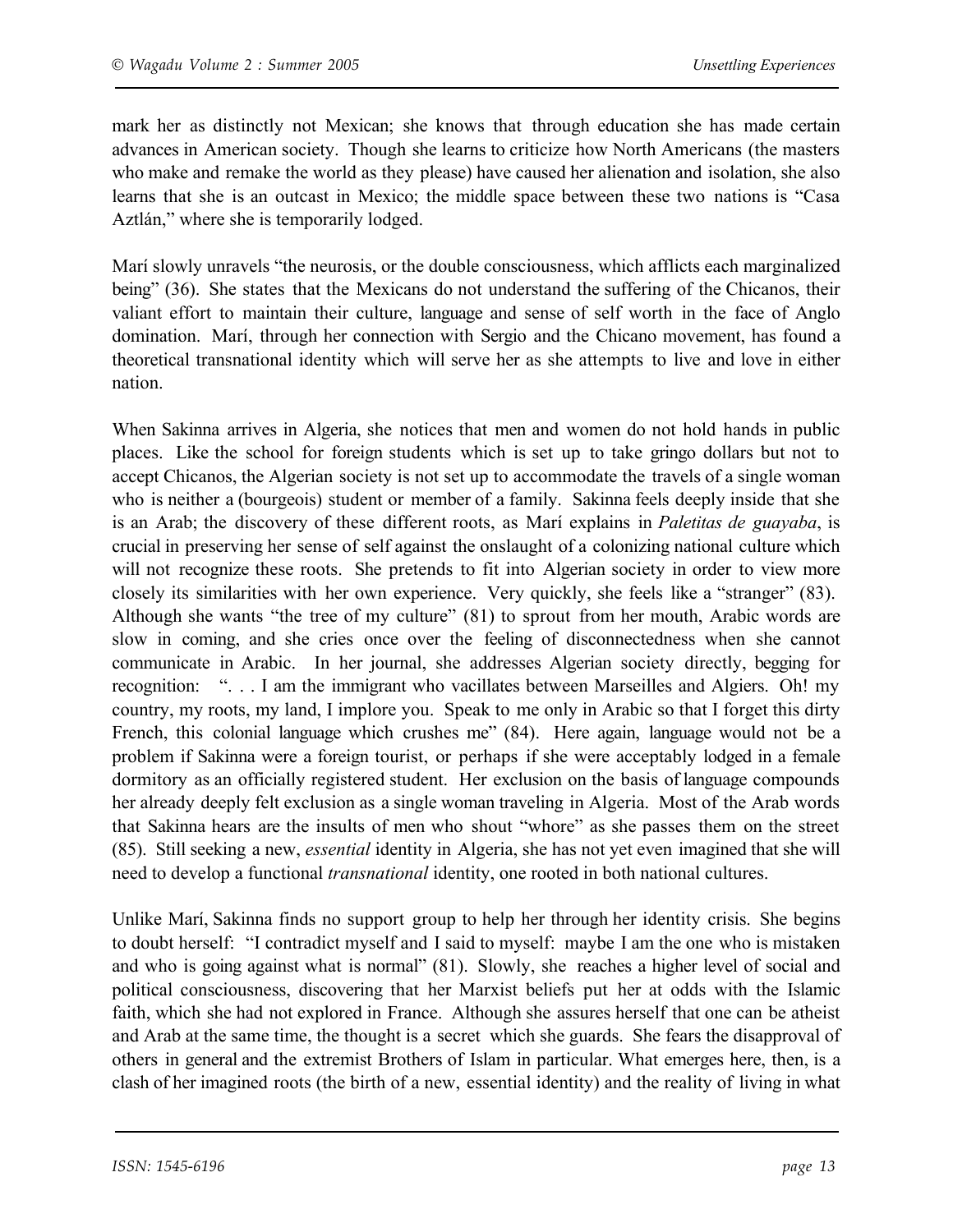she quickly realizes is a foreign nation. Unlike Marí, she finds no "Casa Aztlán," no "new family," as Marí puts it, to help her out of her labyrinth.

While living with a family, Sakinna fasts during Ramadan in order to share some closeness with them. She feels alienated ,however, when family members ask her point blank whether she is a virgin. It is in realizing that "the immigrant is always wrong" (83) that Sakinna begins to question national identity in Algeria. The sexist oppression intensifies as Sakinna tries to move about and function in Algerian society. She comes to see this lack of respect as rigidly enforced by the power of the state in Algeria. Because she travels unaccompanied by a man, she is perceived as a prostitute. Hotels refuse her access, and when she is finally accepted into one, the hotel clerk immediately propositions her in a hostile fashion. Her refusal invokes his wrath:

When I told him to leave me alone, he told me: "Go back to your country France, go fuck the French, they're better than us, huh?" But if I had raised my voice, he wouldn't have hesitated to hit me. (98)

In response to another man who makes sexual advances, Sakinna tells him that her refusal of him is not in order to protect her virginity but simply because she does not find him pleasing; he then proffers insults concerning her lack of purity. She finds no recourse in the police, the specific enforcers of the state order. Of her encounter with the police, she says, "If I had not had an iron will, they would have raped me in the most legal fashion" (97). She is disappointed that instead of finding mutual assistance between women, "In Algeria (...) woman is the enemy of woman" (113). She is therefore left to feel like "an intruder" (91). Before she can fight for the economic rights of Arabs, or for the right to worship freely, Sakinna must be able to be a woman on her own terms, both in public and private spaces; despite her great suffering, Sakinna's struggle to become a transnational woman is invigorated by her unsuccessful return to her mythical roots, as she says it, her "false dream" (94).

As she realizes that she will return to France, Sakinna then moves into the fourth step according to the Flores model, in which the ethnic minority with a renewed social consciousness reinserts herself into the national culture of her birth. She can no longer tolerate life in Algeria, and directs her criticism at the male-dominated state. She criticizes the "false socialism" of Algeria, saying that the ideals of the revolution have been confiscated by bureaucrats (90). Both national identities have been rejected. Given the lack of acceptance shown toward immigrants who come to Algeria in pursuit of the dream of Arab unity, and in particular given the sharp refusal of nontraditional women, Sakinna declares that a comparison can be made between the colonialism of France and the "neo-colonialism" of Algeria (94). She offers an auto-critique of Arab racism toward Blacks and pleads for a greater recognition of legitimate class differences in the country. She returns repeatedly to the comparison of women to the Palestinians, declaring women to be "a non-recognized Arab state" (108). Although Sakinna supports passionately the liberation of Palestine, she discovers, through yet another disappointing encounter, that even the Palestinians treat women as inferiors (91); she decides therefore, that without a struggle for women's rights,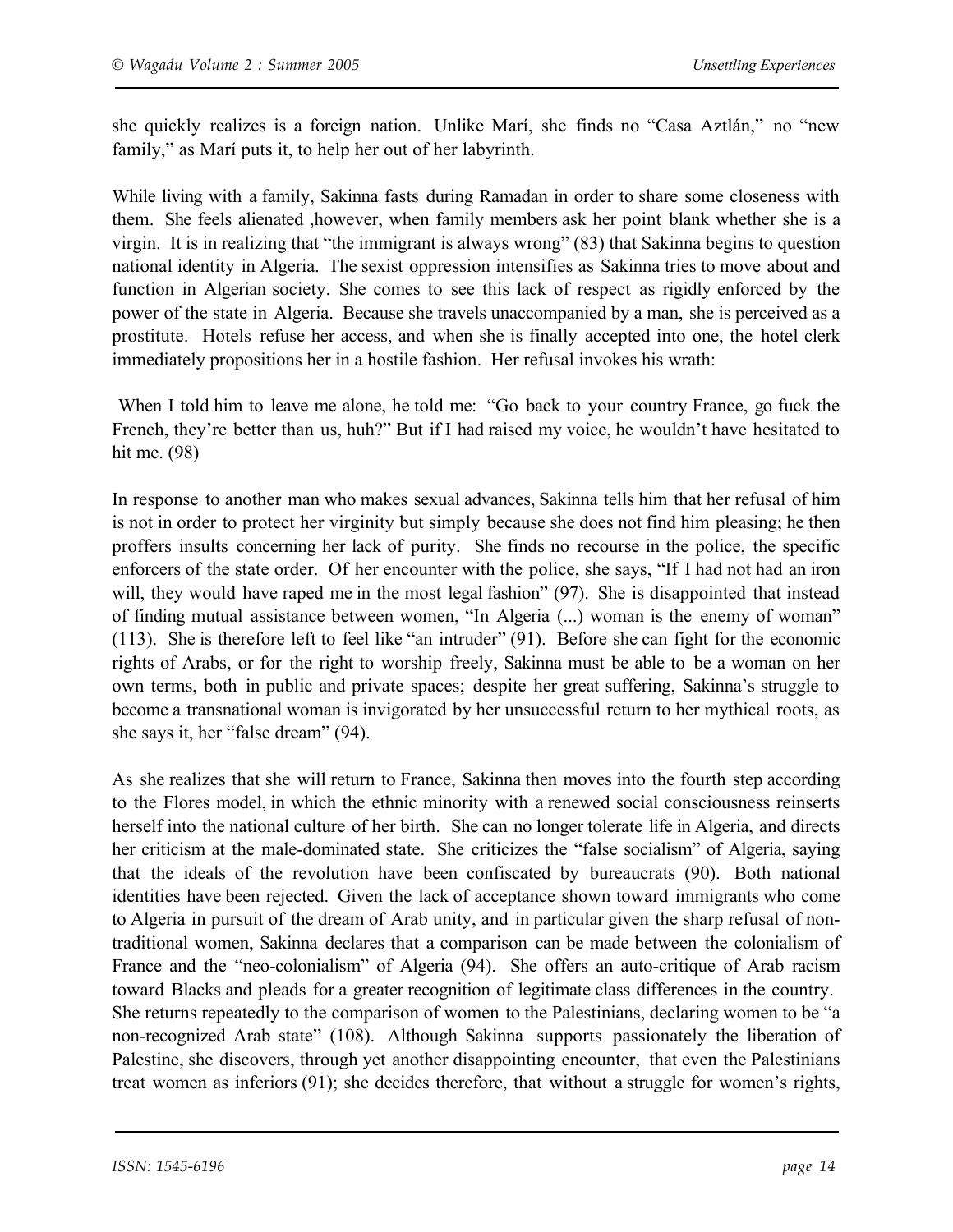the pan-Arabic or international class struggle is absurd.

Both protagonists find a specifically female transnational identity which will allow them to function essentially as rebels in either country. Sakinna speaks of "the absurdity which results from a discussion of oppression which does not open the door to the struggle of women" (35). Sakinna portrays how she is oppressed by men, and declares that she should be permitted to engage in sexual activity for the pleasure of the act. Like Sakinna, Mari declares (in capital letters) her right to engage in sex for the pleasure of the act, yet Marí goes farther, theorizing a sexual politics and tying her feminine transnational identity to her ability to express herself sexually as a woman. Sakinna's reserve in this matter contrasts sharply with Marí's unabashed theorizing of her sexuality. Locked in a struggle against stereotypes, Sakinna Boukhedenna avoids explicit references to female sexuality. Mari describes the act from the female point of view: "Mmmmmmmm. There. No. No. Higher. There... Perfect. No, not so hard (...)" (15). Mari openly names and pokes fun at the penis in an effort to demystify this "sacred instrument":

Vehicle and carrier of the male ego, the word made flesh, obscene extension, inspirer of our fright, object of our desire, 's thing, the cock, the dick, the pecker, the magic wand, the tool, the pope's nose, the trumpet, the big banana, the lollypop, the cucumber, the percolator, the peewee (...) (52)

Further, in writing to Sergio, she develops a political theory based on the female multiple orgasm, which she qualifies as "serious" yet "purely personal" (64). She claims that this phenomena inspired men to deny a woman her sexuality in order to control her. By insisting that the vaginal orgasm is the only type of orgasm a woman can have, man dictated her attachment to him and made his penis the "sacred instrument." He then constructed an arsenal of language --full of words like "whore," "nymphomaniac" (for which there is no male equivalent), and "cuckold" (for which there is no female equivalent (63-65)—which he could use to castigate a female who does not worship his penis. She concludes by saying that "what we women are missing is to explore and develop the multiple orgasm, making of it the base of a new ideology (…) with or without a penis" (65).

In terms of a socio-historical analysis, it is easy both to see why Boukhedenna does not express herself in these terms and to speculate that, as a fellow female author of auto-ethnography, she would concur with both this message and the personal and playful tone in which it is written, in a love letter to Sergio. In regard to the "golden-haired boy" and a French boyfriend whom Sakinna recalls mysteriously rejected her, Marí and Sakinna are not angry at them as men per se. These texts are less interested in denigrating men than in exposing how imposed national identities prevent the women from living and loving in either national culture.

Sakinna, through reading Assia Djebbar, Kateb Yacine and other sources, finally develops a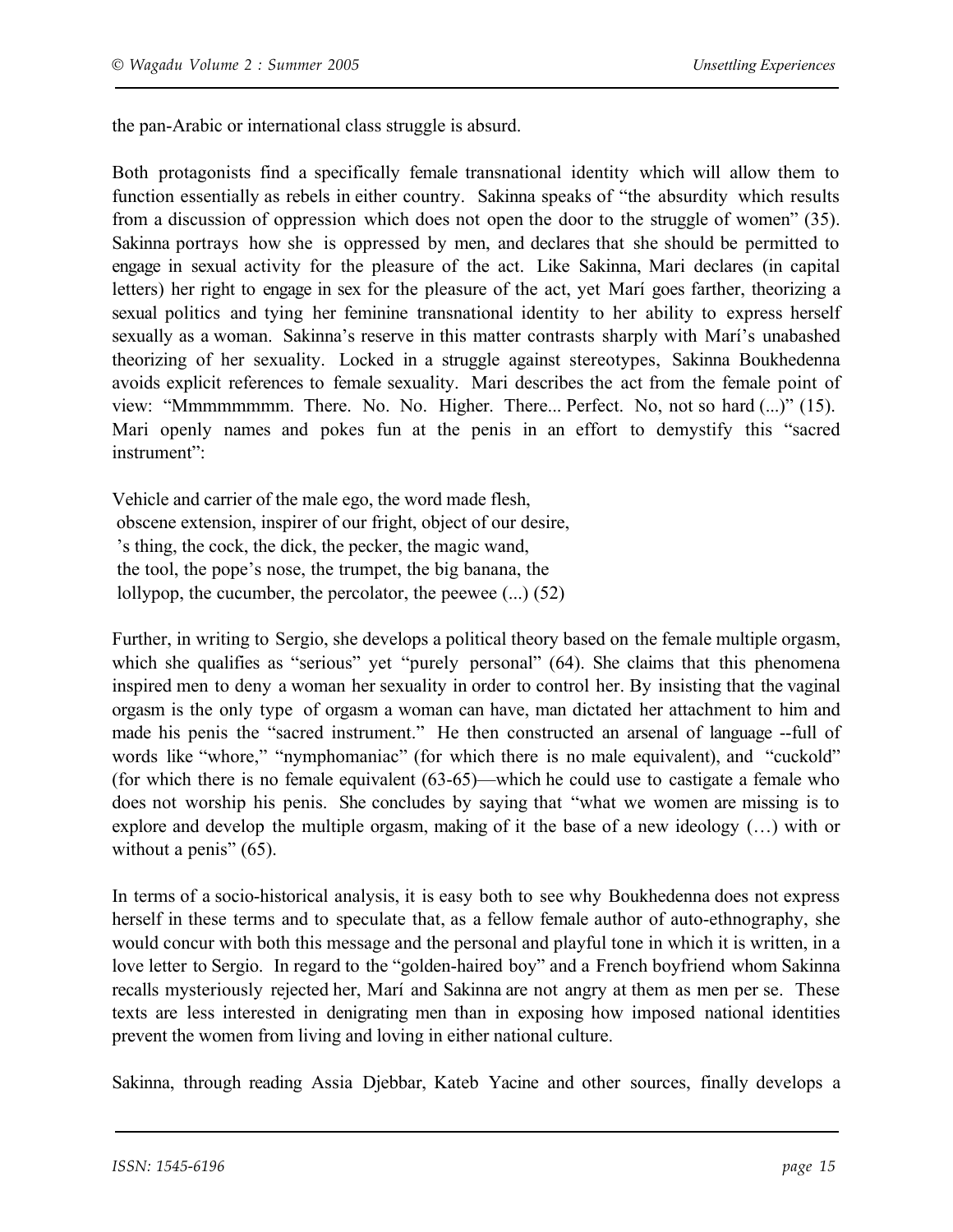theoretical confirmation of the injustice of her situation and an awareness of an indigenous Berber past in Algeria. After speaking of Yacine's evident respect for women, and of his being attacked by the *Frères Musulmanes* in Algeria, she states, "What a shame that at such moments the Algerian security forces are hardly present" (96). She mentions for example Cahinna, a female warrior who fought against Arabs during the Islamic expansion of the eighth century (96). She says that modern Algerian women should not forget that they are the daughters of this warrior who fought the Arab invaders. Sakinna indeed experiences the wild dream of a new beginning in a feminist resistance to imposed forms of political control/national identity. Sakinna associates this new, specifically feminine transnational identity not with seduction but with struggle (96).

Chicana theory, however, provides the narrator of *Paletitasde guayaba* a theoretical foundation upon which to build this specifically feminine transnational identity. This manifests itself in the narration of Marí, when she meets, in a dream, La Malinche. In this dream sequence near the end of the book, Mari is visited by La Malinche (the legendary mistress of and translator for Cortés), who explains that she was not a traitor but actually, through her compromise, intent on saving the indigenous American people. La Malinche says to Mari:

Thanks to my actions, there will be produced a new mestizo race, in whose veins will flow the force of my blood, of my will, and of my feminine word. You, Mari, you are the future fruit of my womb, the flower of my betrayal. (77)

Marí's wild dream of a new beginning, like Sakinna's, comes specifically from this dream encounter with La Malinche. Instead of being conceived of as passive beings whose only purpose in life is to reflect men's identities (75) and to live as traitors to either their country or their ethnic group, women might join together and create a paradise (76). La Malinche's message is mostly about surviving as a woman in a community dominated by men. Rather than a passive traitor of her people, La Malinche was one who saw the choices as either extinction of her people or racial blending, and she chose to found a new mestizo race. The modern woman can thus be something other than, in Sakinna's words, mother, sister or whore when she enters the public/national sphere unaccompanied by a man.

As previously stated, the fourth step in the Flores model is the reinsertion of the ethnic minority into the culture of her birth, and rather than being assimilated, she branches outward, looking for ways to connect with other marginalized people. In Flores' words, this process involves "the selective connection to and interaction with the surrounding North American society" based largely on a connection to other marginalized groups (191). What I am attempting to do in this article is to extend that "branching out" across national borders.

In Sakinna's story, metaphors of prison begin to be linked to metaphors of insanity, as she hears the stories of other female immigrants who have been excluded and condemned to a life on the streets, and who end up insane. Although the reader sees that Sakinna has found a theoretical basis for a new identity, on the plane returning to France, she can envision no future for herself: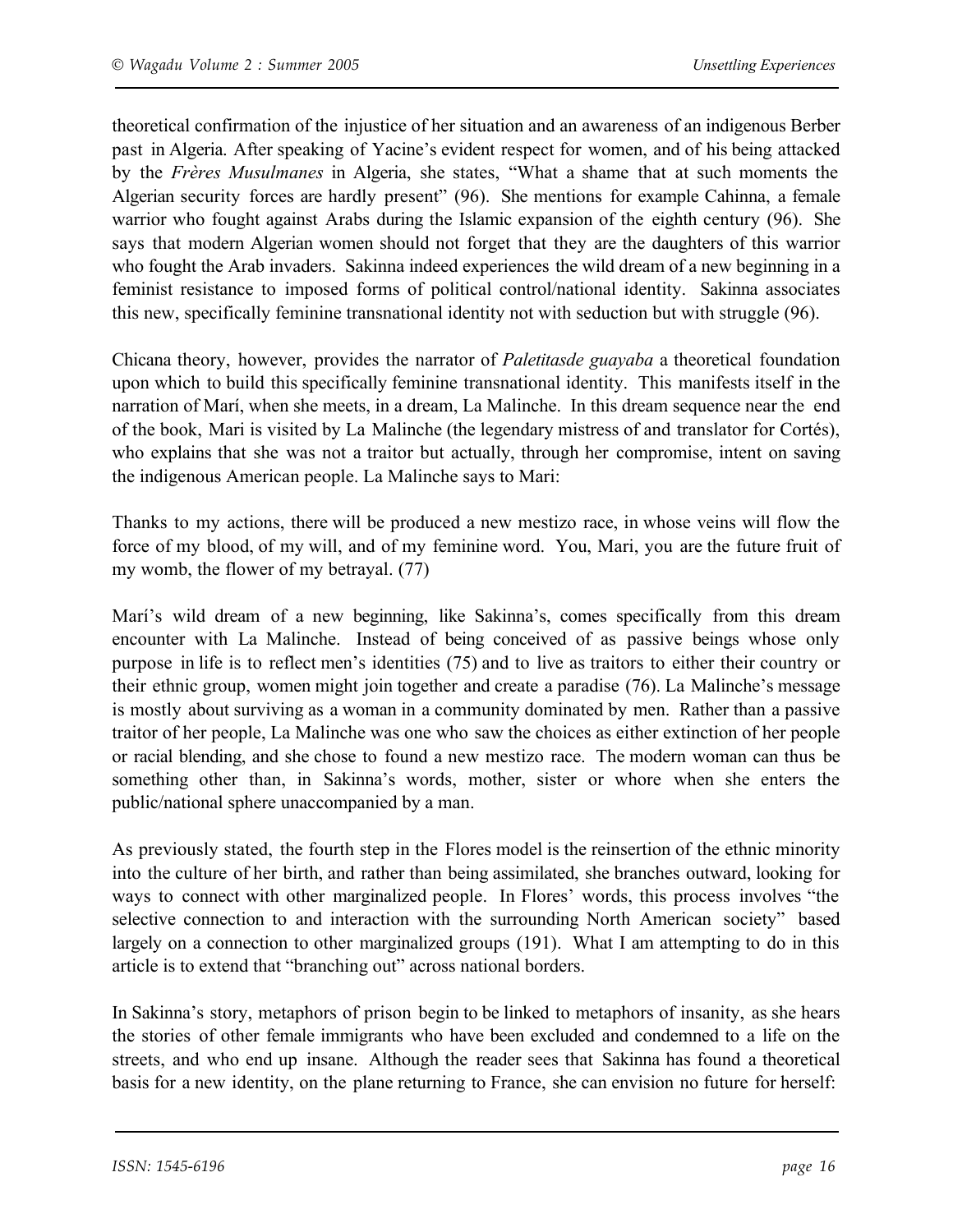"I cried about all the violence of which I was the victim" (105). In Marí's story, the presence of the reflective narrator is indeed proof that this fourth stage of reintegration continues at the time of the writing. Flores sees this social process which is a result of this transnational identity quest as a "cross-cultural fusion" of marginalized groups in the United States (and in my study, in France). These transformations, in the case of Puerto Rican identity in New York, are "integrally tied to the prospects of national independence or continued colonial subordination to or, as the official euphemism would have it, 'association' with the United States" (193). The future of these protagonists is intimately and inextricably tied to the connections they can form with similar women who have transnational stories to tell.

As stated in the introduction, it has been my goal here to establish a transnational dialogue between the narratives of these two women by analyzing their works in the proper sociohistorical context and by defining how they fit into a relatively new mode of expression, the autoethnography.

Transnational stories such as these challenge the superiority of the transnational identities established by the colonial powers and the literary, political and scientific works which have supported the exclusion and isolation of ethnic minority women. As a male who comes from the mixing of the white ethnic groups in post World War II suburbia of the Midwestern United States, I would only dedicate this work to those who have actually lived experiences like those described in these books, and I would suggest that it is useful to connect their experiences by performing comparative analyses such as this one. The comparison of the experiences of the female descendents of Algerian ancestry in France and Mexican ancestry in the United States is one which certainly deserves continued study, informed by history, sociology/anthropology and literary theory.

#### **Notes**

1 "In practice, children born to Algerian immigrants up to 1962 (…) are effectively Algerian unless they decide to apply for French citizenship, whereas those born in France since then automatically receive French papers unless they specifically opt for Algerian ones" (Hargreaves, *Voices* 24). Boukhedenna was born before 1962, and so must apply for French citizenship upon reaching the age of majority.

2 "Unlike their actions during previous wars, they [the Chicano community] did not proudly brandish the heroism of their boys nor did they see a noble sacrifice in Mexican casualties. In fact, many felt resentful because while twenty-three percent of the casualties of soldiers from the Southwest were Hispanic, only ten percent of the general population in the Southwest was of Hispanic origin" (Rosales, F. Arturo, *Chicano!: The History of the Mexican American Civil Rights Movement* 198). Please consult this book and the accompanying video series for a wealth of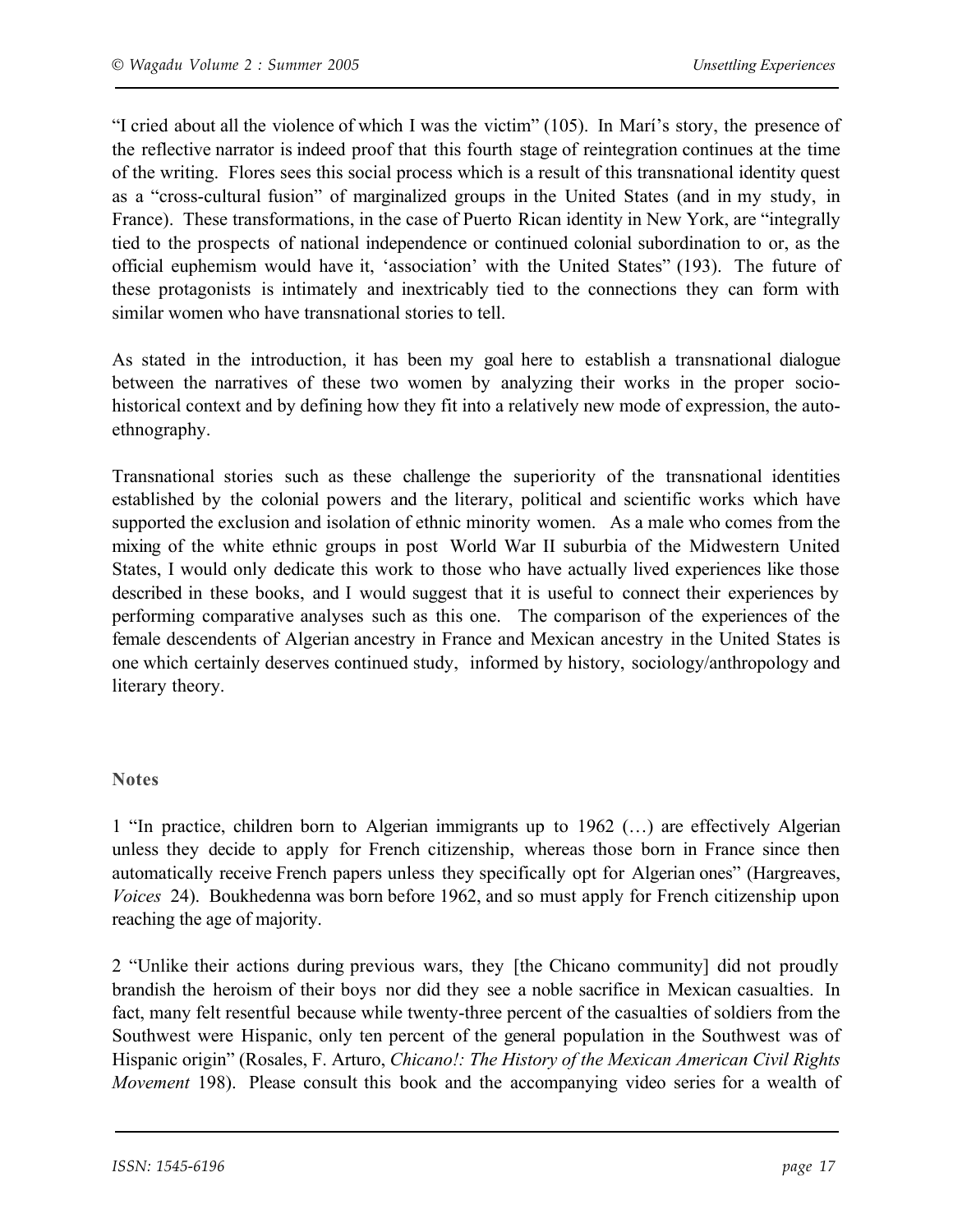information regarding the Chicano movement in the United States.

3 At this point, Sakinna has retraced her life up to the age of twenty and the tense in her journal accounts switches from past to present. Throughout the rest of the book, the new reference point is 1985, and journal accounts in the present tense blend with transitions and memories which occasionally appear in the past tense, reflecting both a forward movement and a certain critical distance she is gaining from the events of her adolescent life.

**Works Cited**

Acuña, Rudolfo. *Occupied America: A History of Chicanos*. New York: Harper

Collins, 1988.

Anderson, Benedict. *Imagined Communities*. London: Verso, 1983.

Beaugé, Florence. "Le tabou du viol des femmes pendant la guerre d'Algérie commence à être levé." *Le Monde interactif*. October 11, 2001. http://www.lemonde.fr/article/0,5987,3226—233346-,00.html

\_\_\_\_\_. "Quarante ans après, les Français osent regarder en face la guerre d'Algérie." *Le*

*Monde interactif*. December 30, 2001. http://www.lemonde.fr/article/0,5987,3380--256520- ,00.html

Bernard, Phillippe and Christine Garin. "Le massacre du 17 octobre 1961 obtient udébut de reconnaissance officielle." *Le Monde interactif*. October 16, 2001. http://www.lemonde.fr/article/0,5987,3226—234081-,00.html

Boubeker, Ahmed and Nicolas Beau. *Chroniques métissées: l'Histoire de France des jeunes arabes*. Paris: Éditions Alain Moreau, 1986.

Boukhedenna, Sakinna. *Journal, Nationalité: immigré(e)* . Paris: L'Harmattan, 1987.

Chevallier, Raymond. *La patrie*. Paris: PUF, 1998.

Donadey, Anne. "Une Certaine Idée de la France." *Identity Papers: Contested*

*Nationhood in Twentieth Century France*. Eds. Steven Ungar and Tim Conley. Minneapolis: University of Minnesota Press, 1996.

Flores, Juan. "'Qué assimilated, brother, yo soy assimilao': The Structuring of Puerto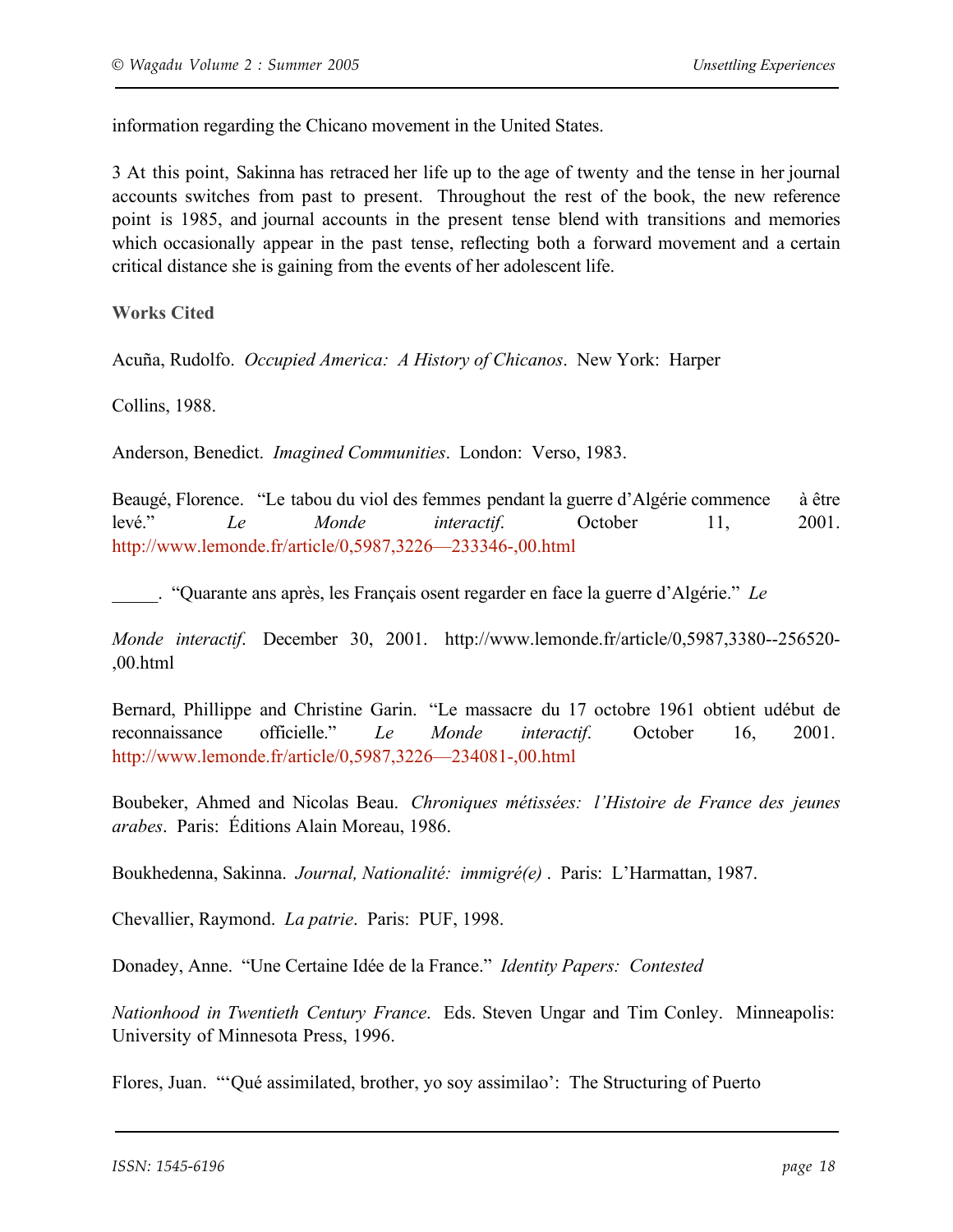Rican Identity in the U.S." *Divided Borders: Essays on Puerto Rican Identity*. Houston: Arte Publico Press, 1993.

Gonzales-Berry, Erlinda. *Paletitas de guayaba*. Albuquerque: El Norte Publications, 1991.

Grewel, Inderpal and Caren Kaplan, eds. *Scattered Hegemonies: Postmodernity and Transnational Feminist Practices*. Minneapolis: University of Minnesota Press, 1994.

Hargreaves, Alec G. *Immigration in Post-War France*. London: Metheun & Co., 1987.

\_\_\_\_\_. *Voices from the North African Immigrant Community in France: Immigration and Identity in Beur Fiction*. New York: St. Martin's Press, 1991.

Lionnet, Françoise. *Autobiographical Voices: Race, Gender and Self-Portrature*. Ithaca: Cornell University Press, 1995.

Miller, Chrisotopher. *Blank Darkness*. Chicago: University of Chicago Press, 1985.

Pratt, Mary Louise. *Imperial Eyes: Travel Writing and Transculturation*. London: Routledge, 1992.

\_\_\_\_\_. "Fieldwork in Common Places." *Writing Culture: The Poetics and Politics of Ethnography*. Ed. by James Clifford and George E. Marcus. Berkeley: University of California Press, 1986.

Richards, Constance. *On the Winds and Waves of Imagination: Transnational Feminism and Literature*. New York: Garland, 2000.

Rosales, F. Arturo. *Chicano!: The History of the Mexican American Civil Rights Movement.*  Houston: Arte Público Press, 1997.

Sánchez, George I. *Forgotten People: A Study of New Mexicans*. Ed. Mario T. García. Albuquerque: University of New Mexico Press, 1996.

Twain, Mark. "To the Person Sitting in Darkness." *North American Review*. 172. Feb., 1901.

Tim Gerhard

Asst. Professor of French/Spanish